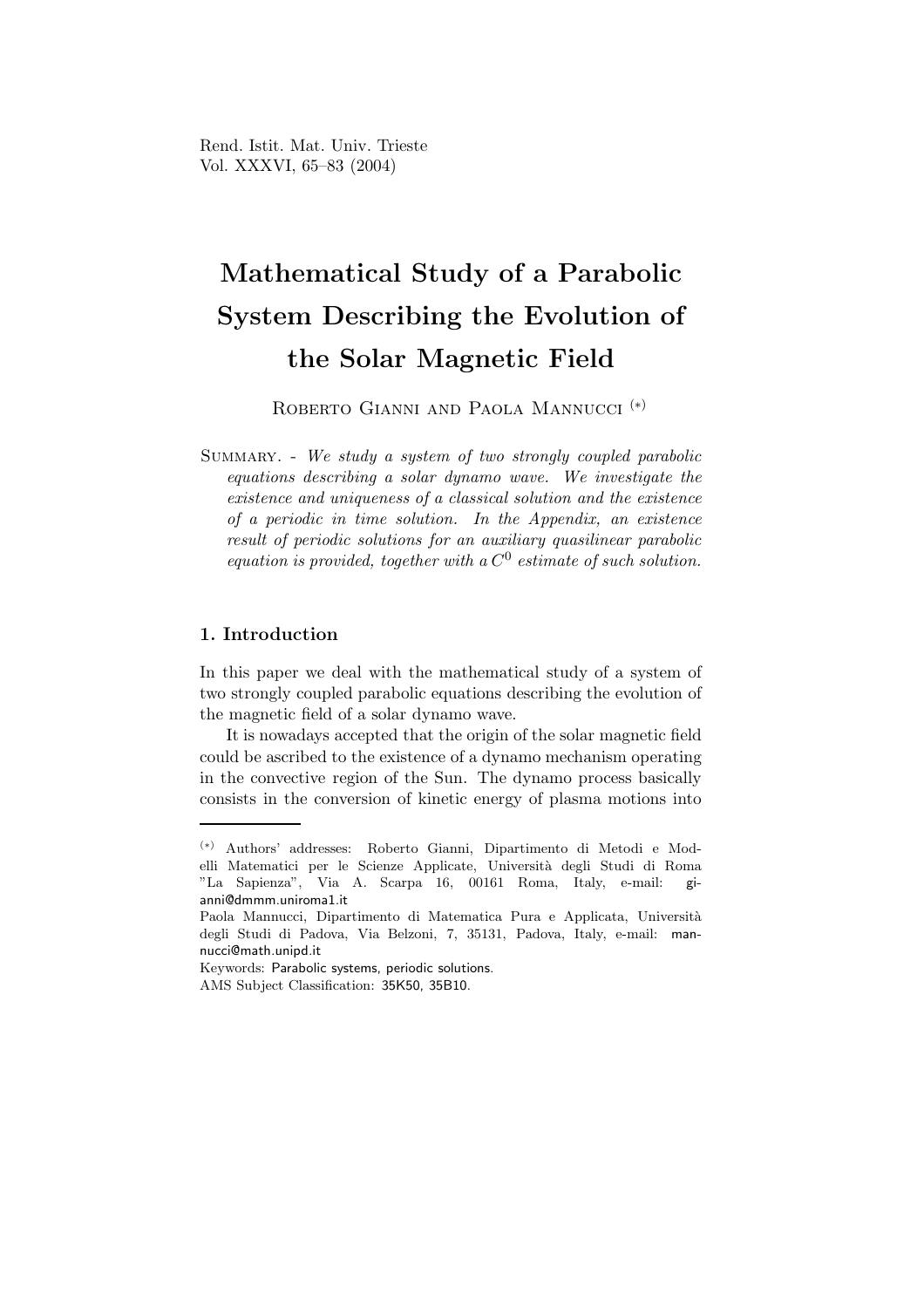magnetic field energy, as the result of the interplay between differential rotation and turbulent convective motions. Many different models have been proposed [9, 3], but particular attention has been payed to the so called  $\alpha^2 \omega$  dynamo model ([12, 2] and the references therein). The properties of this model make it attractive to explain some of the features of the solar and stellar magnetic activity.

Besides all these results, the mathematical properties of this model remain still largely unexplored, with respect to the existence and uniqueness of the solutions and in particular with respect to the periodic solutions corresponding to periodic boundary data which is of particular interest due to the well known periodic behavior of the solar activity.

In this paper we want to study from the mathematical point of view the evolution of the magnetic field B as described by an  $\alpha^2 \omega$ dynamo model.

The magnetic field vector B is usually represented as the sum of toroidal and poloidal components,  $\mathbf{B} = \mathbf{B}_{P} + \mathbf{B}_{T}$ , where

$$
\mathbf{B}_{P} = \nabla \times (0, 0, A), \quad \mathbf{B}_{T} = (0, 0, B). \tag{1}
$$

We follow the model described by Meunier [14] which has been developped by A. Bianchini and L. Zangrilli [1].

We adopt a system of spherical coordinates  $(r, \theta, \varphi)$ , which is suitable to study a dynamo operating inside a star. Taking into account the axisymmetry of the problem (so that the dependence on the  $\varphi$  coordinate can be accordingly neglected), setting  $x = r, y = \theta$ the system to be studied is [12, 13]:

$$
\frac{\partial A}{\partial t} = \frac{c_1 B}{1 + \mu B^2} + \frac{1}{\lambda^2} \frac{\partial^2 A}{\partial x^2} + \frac{\partial^2 A}{\partial y^2},
$$
\n(2)

$$
\frac{\partial B}{\partial t} = \frac{c_2}{1 + kB^2} \frac{\partial A}{\partial y} - \frac{c_3}{1 + \mu B^2} \frac{\partial^2 A}{\partial x^2} + \frac{1}{\lambda^2} \frac{\partial^2 B}{\partial x^2} + \frac{\partial^2 B}{\partial y^2} - c_4 B^3,
$$
\n(3)

where  $\lambda$ ,  $\mu$ ,  $c_1$ ,  $c_2$ ,  $c_3$ ,  $c_4$  are suitable constants depending on the specific properties of the model.

The dissipation term  $-c_4B^3$  in equation (3) is motivated in [13] and it is due to the bouyancy of magnetic flux tubes, which escape from the region where the dynamo operates.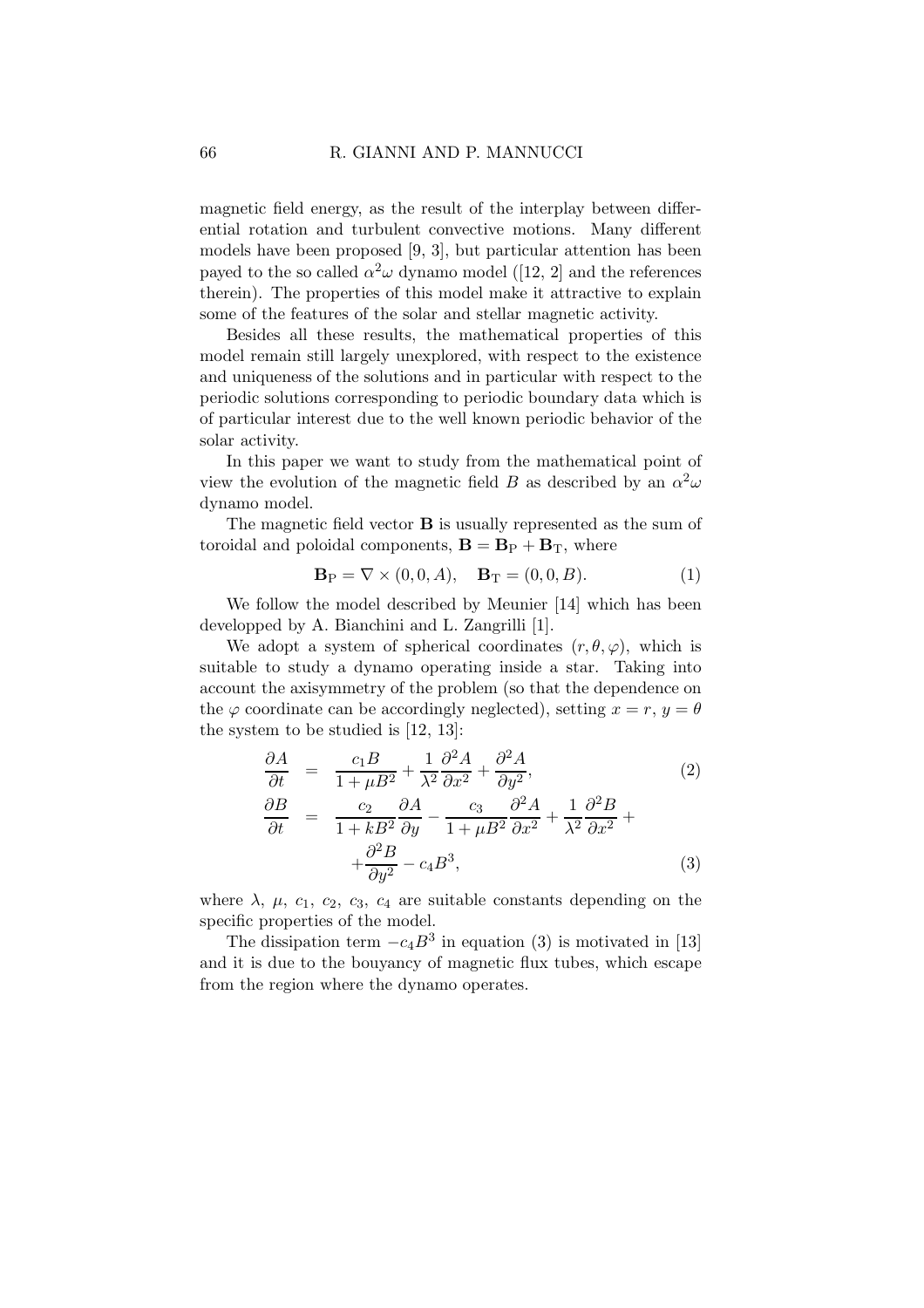The system is studied in  $Q_T = Q \times (0,T)$ ,  $Q := \{(x,y) : r_0$  $x < r_s$ ,  $0 < y < \pi$ , where  $r_0$ ,  $r_s$  correspond to the radius of the convective zone and the total solar radius. Equations  $(2)-(3)$ represent an uniformly nonlinear parabolic system whose equations for A and B are strongly coupled because of the presence of the term  $\partial^2 A/\partial x^2$  in equation (3). For these reason we can not apply the classical results on systems of uniformly parabolic equations. On the parabolic boundary of  $Q_T$  we consider Dirichlet conditions [8]. This type of conditions are just the first case among some others that can be considered. An other type of conditions which will be studied in a next paper is a coupled system of equations for A and B, satisfied on the parabolic boundary of  $Q_T$ .

In this paper we deal with a proof of the existence and uniqueness of a classical solution for  $(2)-(3)$  with Dirichlet conditions on the parabolic boundary. We also prove the existence of a periodic in time classical solution, having prescribed periodic boundary data. Our results remain true even if the constant  $c_4$  in equation (3) is zero, i.e. also for the original model problem of Meunier [12], hence our analysis can be applied to the simplified model described by several authors.

The paper is organized as follows: in Section 2 the existence and uniqueness of a global in time classical solution is proved. In Section 3 we present a result about the existence of a periodic in time solution. To obtain this result, we use an existence theorem for periodic solutions of an auxiliary quasilinear parabolic equation which is proved in the Appendix. This is a general result on the existence of periodic solutions for quasilinear equations in  $W_q^{2,1}$  which provide also a  $C^0$  estimate for such solution. We remark that such existence result can be obtained combining different methods presented in the papers of [4], [5], [7] and [11].

# 2. Existence of solutions of  $\alpha^2\omega$  dynamo equations

We will study the following system of parabolic equations, obtained from system  $(2)-(3)$  by adding into the first and the second equation respectively the terms  $-cA$  and  $-cB$ , where c is a nonnegative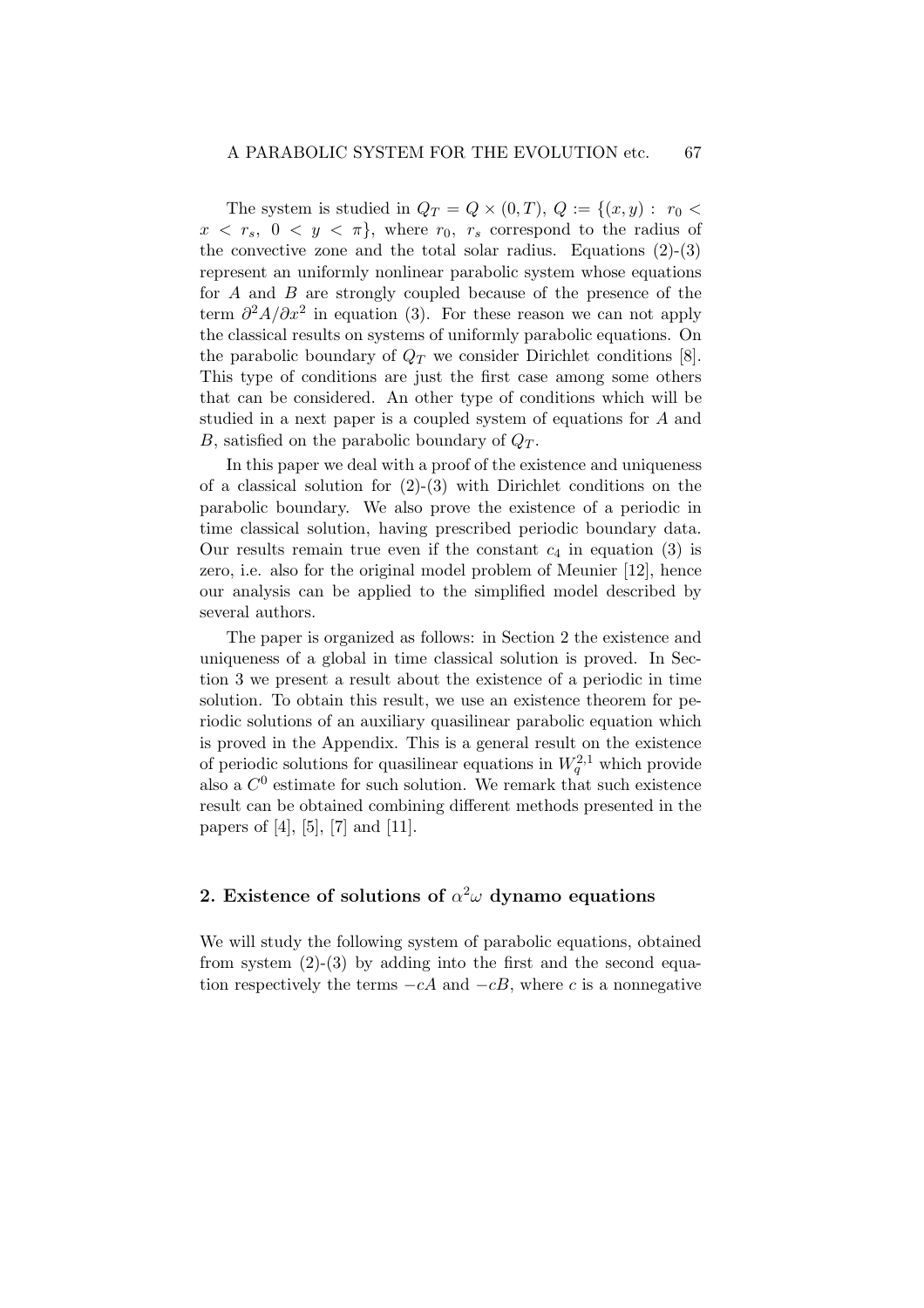constant:

$$
\frac{\partial A}{\partial t} = \frac{c_1 B}{1 + \mu B^2} + \frac{1}{\lambda^2} \frac{\partial^2 A}{\partial x^2} + \frac{\partial^2 A}{\partial y^2} - cA,
$$
\n(4)  
\n
$$
\frac{\partial B}{\partial t} = \frac{c_2}{1 + k B^2} \frac{\partial A}{\partial y} - \frac{c_3}{1 + \mu B^2} \frac{\partial^2 A}{\partial x^2} + \frac{1}{\lambda^2} \frac{\partial^2 B}{\partial x^2} + \frac{\partial^2 B}{\partial y^2} - c_4 B^3 - cB,
$$
\n(5)

with initial and boundary conditions:

$$
A(x, y, 0) = A_0(x, y), \text{ on } Q,B(x, y, 0) = B_0(x, y), \text{ on } Q,
$$
\n(6)

$$
A(x, y, t) = A_L(x, y, t), \text{ on } \partial \mathbf{Q} \times (0, \mathbf{T}),
$$

$$
B(x, y, t) = BL(x, y, t), \text{ on } \partial \mathbf{Q} \times (0, \mathbf{T}), \tag{7}
$$

where  $A_0$ ,  $B_0$ ,  $A_L$ ,  $B_L$  are such that

$$
A_0(x, y), B_0(x, y) \in C^{2,1}(\overline{Q}),
$$
  
\n
$$
A_L(x, y, t), B_L(x, y, t) \in C^{2,1}(\overline{Q} \times [0, T)),
$$
  
\nthe zero order compatibility conditions hold,  
\nequations (4, 5) are fulfilled on the hedges of  $\overline{Q} \times [0, T)$ . (8)

The following inequality holds for any B:

$$
\left|\frac{c_1 B}{1 + \mu B^2}\right| + \left|\frac{c_2}{1 + k B^2}\right| + \left|\frac{c_3}{1 + \mu B^2}\right| \le \frac{c_1}{2\sqrt{\mu}} + c_2 + c_3 \equiv: K. \quad (9)
$$

We give an existence and uniqueness result for a global in time solution of system (4)-(7) using Schauder's fixed point theorem.

THEOREM 2.1. Under assumptions (8), taking  $c_i$ ,  $i = 1,...4$ , k, c nonnegative constants,  $\mu > 0$ ,  $\lambda \neq 0$ , the parabolic system (4)-(5), with initial and boundary conditions  $(6)$ ,  $(7)$ , has an unique classical solution  $(A, B) \in C^{2,1}(\overline{Q}_T)$ .

Proof. Consider

$$
\Sigma = \{ B(x, y, t) \in C^0(Q_T), |B|_{Q_T}^{(0)} \le N \},\
$$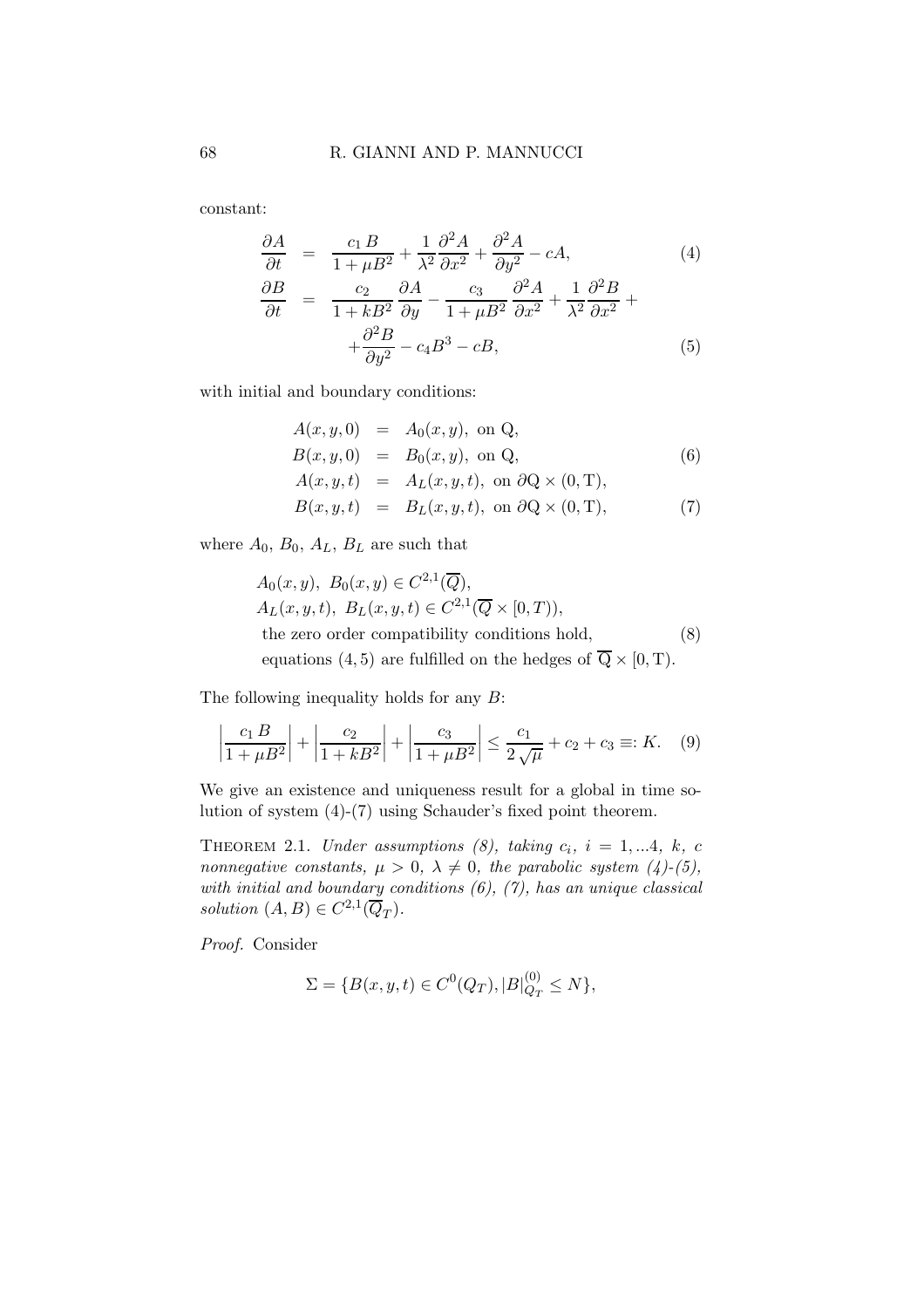where N will be determined below.

Clearly the set  $\Sigma$  is a closed convex set.

We define an operator T on  $\Sigma$  in the following:  $\forall \overline{B} \in \Sigma$ ,  $\mathcal{T}\overline{B} = \tilde{B}$ , where  $(\tilde{A}, \tilde{B})$  is the solution of the following system:

$$
\frac{\partial \tilde{A}}{\partial t} = \frac{c_1 \overline{B}}{1 + \mu \overline{B}^2} + \frac{1}{\lambda^2} \frac{\partial^2 \tilde{A}}{\partial x^2} + \frac{\partial^2 \tilde{A}}{\partial y^2} - c\tilde{A},\tag{10}
$$

$$
\frac{\partial \tilde{B}}{\partial t} = \frac{c_2}{1 + k\overline{B}^2} \frac{\partial \tilde{A}}{\partial y} - \frac{c_3}{1 + \mu \overline{B}^2} \frac{\partial^2 \tilde{A}}{\partial x^2} + \frac{1}{\lambda^2} \frac{\partial^2 \tilde{B}}{\partial x^2} + \frac{\partial^2 \tilde{B}}{\partial y^2} - c_4 \tilde{B}^3 - c \tilde{B},
$$
\n(11)

$$
\tilde{A}(x, y, 0) = A_0(x, y), \text{ on } Q,
$$
  
\n $\tilde{B}(x, y, 0) = B_0(x, y), \text{ on } Q,$ \n(12)

$$
\tilde{A}(x, y, t) = A_L(x, y, t), \text{ on } \partial \mathbf{Q} \times (0, \mathbf{T}), \n\tilde{B}(x, y, t) = B_L(x, y, t), \text{ on } \partial \mathbf{Q} \times (0, \mathbf{T}).
$$
\n(13)

The system (10)-(11) is no longer strongly coupled since equation (10) does not depend on 
$$
\tilde{B}
$$
.

From Theorem 9.1 p.341 of [10], taking into account (9), we obtain that

$$
\tilde{A}(x, y, t) \in W_q^{2,1}(Q_T), \quad \forall q > 1,
$$
  

$$
\|\tilde{A}\|_{q, Q_T}^{(2)} \le C(q), \quad \forall q > 1,
$$
 (14)

with  $C(q)$  independent of N.

We want to remark that the regularity results in  $W_q^{2,1}$  are obtained here and in the following even if  $\partial Q$  has corners. In fact, by subtracting to the solution  $\vec{A}$  the boundary data and by means of suitable reflections, we can reduce to a case to which the results of Section IV of [10] can be applied (see estimate 10.12 p.355), thus obtaining that Theorem 9.1 p.341 of [10] still holds. In particular we take advantage of the fact that the reflection technique allows us to get estimates near the boundary  $\partial Q$ , using only interior estimates.

We now pass to equation (11). First of all we prove that

$$
|\tilde{B}|_{Q_T}^{(0)} \le C(||\tilde{A}||_{q,Q_T}^{(2)}) \le C(q),\tag{15}
$$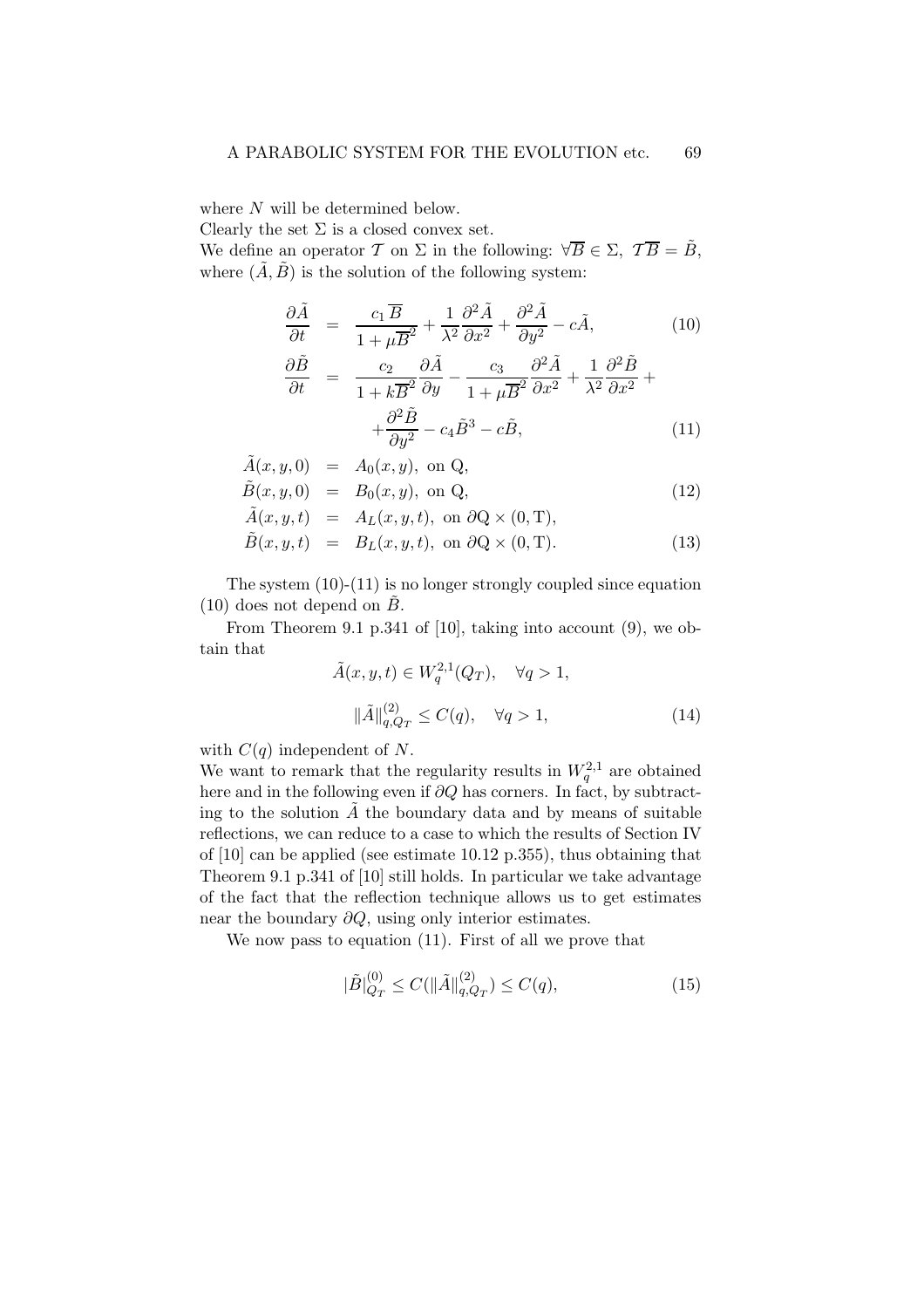where  $C$  is independent of  $N$ .

In fact, let us consider the solution  $\hat{B}$  of the following problem

$$
\frac{\partial \hat{B}}{\partial t} = K \left| \frac{\partial \tilde{A}}{\partial y} \right| + K \left| \frac{\partial^2 \tilde{A}}{\partial x^2} \right| + \frac{1}{\lambda^2} \frac{\partial^2 \tilde{B}}{\partial x^2} + \n+ \frac{\partial^2 \hat{B}}{\partial y^2} - c_4 \hat{B}^3 - c \hat{B},
$$
\n(16)

$$
\hat{B}(x, y, t)|_{\partial_p Q_T} = \max_{\partial_p Q_T} |\tilde{B}| =: M,
$$
\n(17)

where  $K$  in (16) is defined in (9).

Note that, from the maximum principle,  $\hat{B} > 0$  and from the comparison principle  $\hat{B} \geq \tilde{B}$ . At this point, we consider the solution  $\tilde{B}$ of the linear problem

$$
\frac{\partial \breve{B}}{\partial t} = K \left| \frac{\partial \tilde{A}}{\partial y} \right| + K \left| \frac{\partial^2 \tilde{A}}{\partial x^2} \right| + \frac{1}{\lambda^2} \frac{\partial^2 \breve{B}}{\partial x^2} + \frac{\partial^2 \breve{B}}{\partial y^2}, \quad (18)
$$

$$
\breve{B}(x, y, t)|_{\partial_p Q_T} = M. \tag{19}
$$

From Theorem 7.1 p.181 of [10] we obtain

$$
|\breve{B}|_{Q_T}^{(0)} \le C(||\tilde{A}||_{q,Q_T}^{(2)}) \le C(q),\tag{20}
$$

where  $C(q)$  is independent of N.

Moreover, from the comparison principle, we have

$$
\tilde{B}\leq \hat{B}\leq \breve{B},
$$

thus we obtain an upper bound for  $\ddot{B}$ , independent of N. Analogously we find a lower bound for  $\tilde{B}$ , independent of N, i.e. estimate (15) is proved.

Regarding now  $-c_4\tilde{B}^3$  as a known bounded term because of (15), taking into account estimate (14), we apply to equation (11), Theorem 9.1 p. 341 and the Corollary at p.342 of [10]. Taking  $q > 4$ , we obtain an Hölder estimate for  $B$ , i.e.:

$$
|\tilde{B}|_{Q_T}^{(1+\alpha)} \le C(1 + \|\tilde{A}\|_{q,Q_T}^{(2)}) \le C(\alpha), \ \alpha = 1 - \frac{4}{q},\tag{21}
$$

with  $C$  is independent of  $N$ .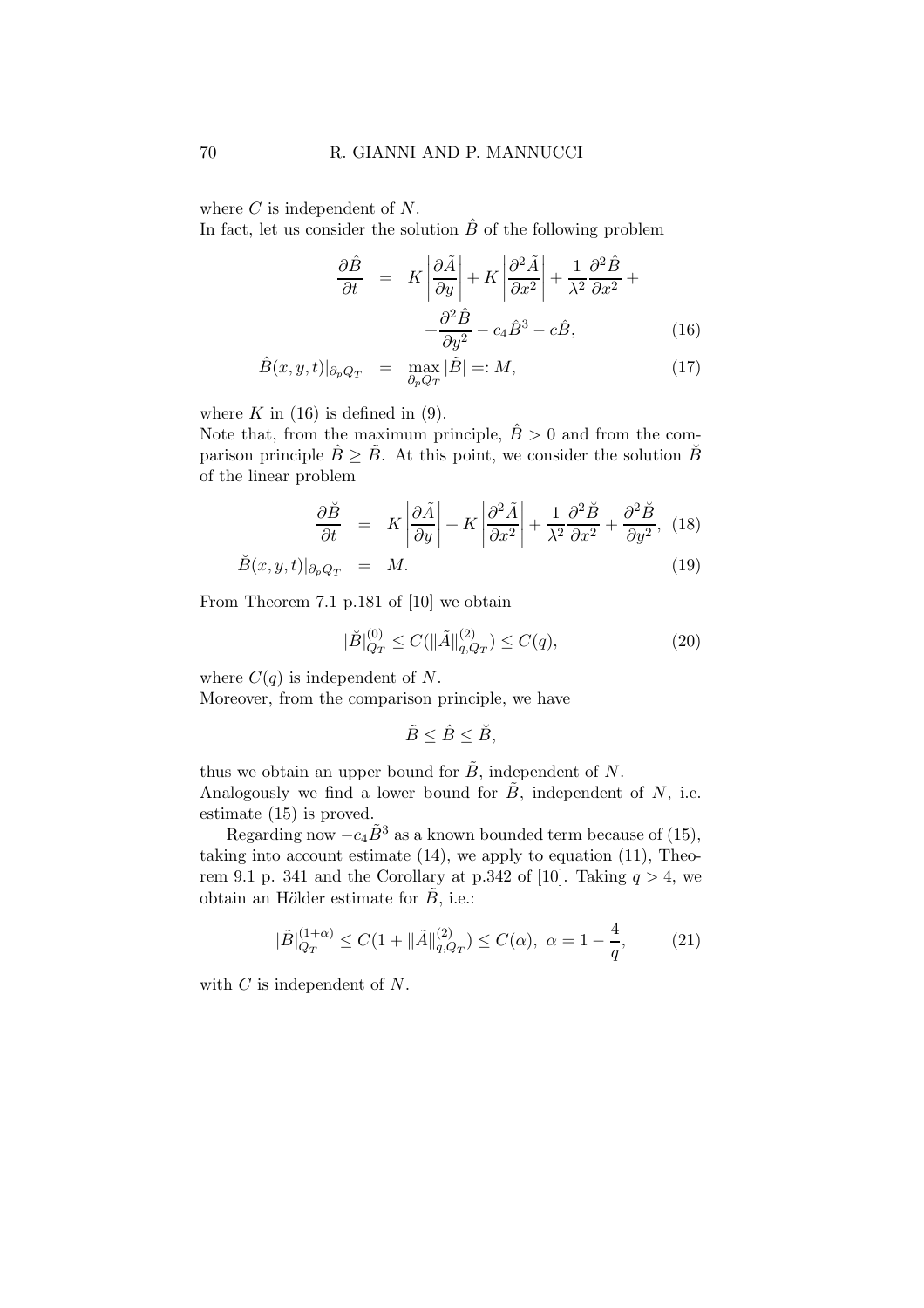If we take N, in the definition of  $\Sigma$ , such that  $N > C(\alpha)$ ,  $(C(\alpha))$ as in (21)), we obtain that  $\mathcal T$  maps  $\Sigma$  into itself.

Moreover, from (21), we also get that  $\mathcal{T}\Sigma$  is a precompact subset of  $\Sigma$ .

Next we show that T is a continuous mapping. Let be  $\tilde{B}_1 =$  $T\overline{B}_1$  and  $\tilde{B}_2 = T\overline{B}_2$ , we denote by  $\tilde{A}_1$  and  $\tilde{A}_2$  the solutions of (10) corresponding respectively to  $\overline{B}_1$  and  $\overline{B}_2$ . From Theorem 9.1 p.341 of [10], we have

$$
\|\tilde{A}_1 - \tilde{A}_2\|_{q, Q_T}^{(2)} \le C(N) \left( |\overline{B}_1 - \overline{B}_2|_{Q_T}^{(0)} \right), \ \forall q > 1. \tag{22}
$$

The equation satisfied by  $\tilde{B}_1 - \tilde{B}_2$  is

$$
\left(\frac{\partial(\tilde{B}_1 - \tilde{B}_2)}{\partial t} - \frac{1}{\lambda^2} \frac{\partial^2(\tilde{B}_1 - \tilde{B}_2)}{\partial x^2} - \frac{\partial^2(\tilde{B}_1 - \tilde{B}_2)}{\partial y^2} + \right.
$$
  
\n
$$
a_1(\tilde{B}_1, \tilde{B}_2)(\tilde{B}_1 - \tilde{B}_2)\right) = \left(a_2(\overline{B}_1, \overline{B}_2) \frac{\partial(\tilde{A}_1 - \tilde{A}_2)}{\partial y} + a_3(\overline{B}_1, \overline{B}_2) \frac{\partial^2(\tilde{A}_1 - \tilde{A}_2)}{\partial x^2} + a_4(\overline{B}_1, \overline{B}_2, \tilde{A}_{2y}, \tilde{A}_{2xx})(\overline{B}_1 - \overline{B}_2)\right).
$$
\n(23)

The coefficients  $a_i$ ,  $i = 1, \ldots 4$ , in (23), are not explicitely written, for the sake of brevity and are, however, bounded in  $L_q$ , for any  $q > 1$ , because of (14)-(15). Regarding the terms inside the square brackets as known we can apply Theorem 9.1 p. 341 of [10], thus obtaining

$$
\|\tilde{B}_1 - \tilde{B}_2\|_{q,Q_T}^{(2)} \le C(N) \left( |\overline{B}_1 - \overline{B}_2|_{Q_T}^{(0)} + \|\tilde{A}_1 - \tilde{A}_2\|_{q,Q_T}^{(2)} \right) \le C(N) \left( |\overline{B}_1 - \overline{B}_2|_{Q_T}^{(0)} \right), \ \forall q > 1,
$$
 (24)

where the last inequality is obtained from (22).

From Corollary at p.342 of [10] and applying Schauder's fixed point theorem we conclude the existence of a function  $B$  in  $\Sigma$  for which  $TB = B; (A, B) \in C^{0}(Q_{T}).$ 

At this point with a standard bootstrap argument we obtain further regularity for the solution  $(A, B)$  of problem  $(4)$ ,  $(7)$ , more precisely we prove that  $(A, B) \in C^{2,1}(\overline{Q}_T)$ .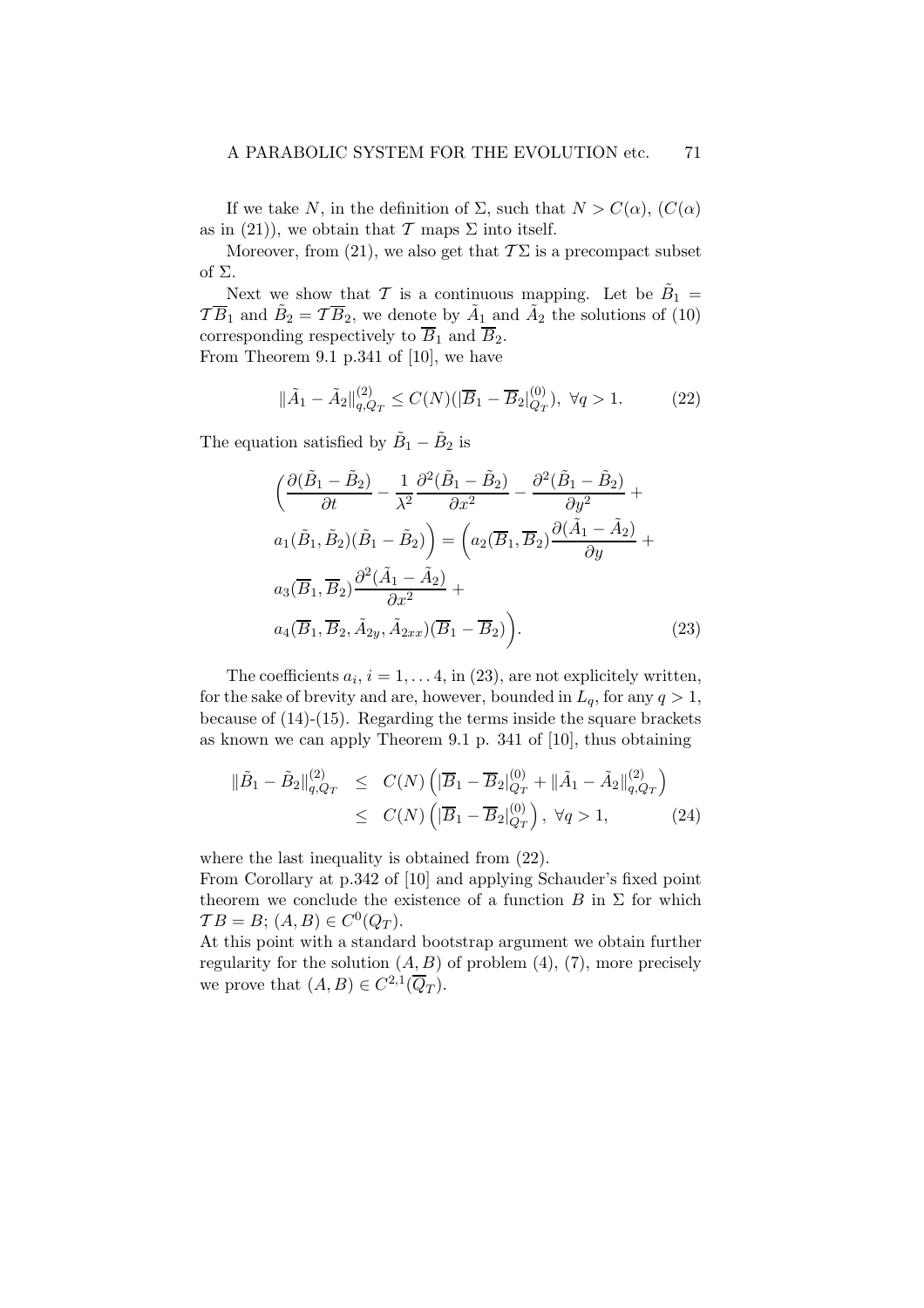Moreover, from (24), we obtain that

$$
|\tilde{B}_1 - \tilde{B}_2|_{Q_T}^{(0)} \le t^\gamma C(N) \left( |\overline{B}_1 - \overline{B}_2|_{Q_T}^{(0)} \right), \ \gamma < 1. \tag{25}
$$

Hence, taking  $t \in [0, \tilde{T}]$ , with  $\tilde{T}$  sufficiently small, we get that the operator T is contractive and then in  $[0, \tilde{T}]$  we also get uniqueness of the solution. Iterating step by step this procedure we obtain the uniqueness of the solution in whole  $Q_T$ .  $\Box$ 

## 3. Periodic solutions

In this section we investigate the existence of a periodic solution for our problem when periodic boundary data are assigned.

More precisely, we look for an existence theorem of a  $\tau$ -periodic solution of system  $(4)-(5)$ , with boundary data

$$
A(x, y, t) = AL(x, y, t), B(x, y, t) = BL(x, y, t), on \partial Q \times \mathbf{R}.
$$
 (26)

under the following assumptions

$$
A_L(x, y, t), B_L(x, y, t) \in C^{2,1}(Q \times \mathbf{R}), \tag{27}
$$

$$
A_L(x, y, t + \tau) = A_L(x, y, t),
$$

$$
B_L(x, y, t + \tau) = B_L(x, y, t), \ \tau > 0.
$$
 (28)

As a first step we study problem (4)-(5) in the case in which  $c > 0$ . We prove the following:

THEOREM 3.1. Under assumptions (27), (28), if  $c_i$ ,  $i = 1,...4$ , k nonnegative constants,  $c > 0$ ,  $\mu > 0$ ,  $\lambda \neq 0$ , the parabolic system (4)-(5), with boundary conditions (26), has at least a  $\tau$ -periodic solution  $(A, B) \in C^{2,1}(\overline{Q} \times \mathbf{R}).$ 

Proof. Consider

$$
\Sigma = \{ B \in C^0(Q \times \mathbf{R}), |B|_{Q \times [0,\tau]}^{(0)} \le N, \ B(x, y, t + \tau) = B(x, y, t) \},\
$$

where  $N$  will be determined below.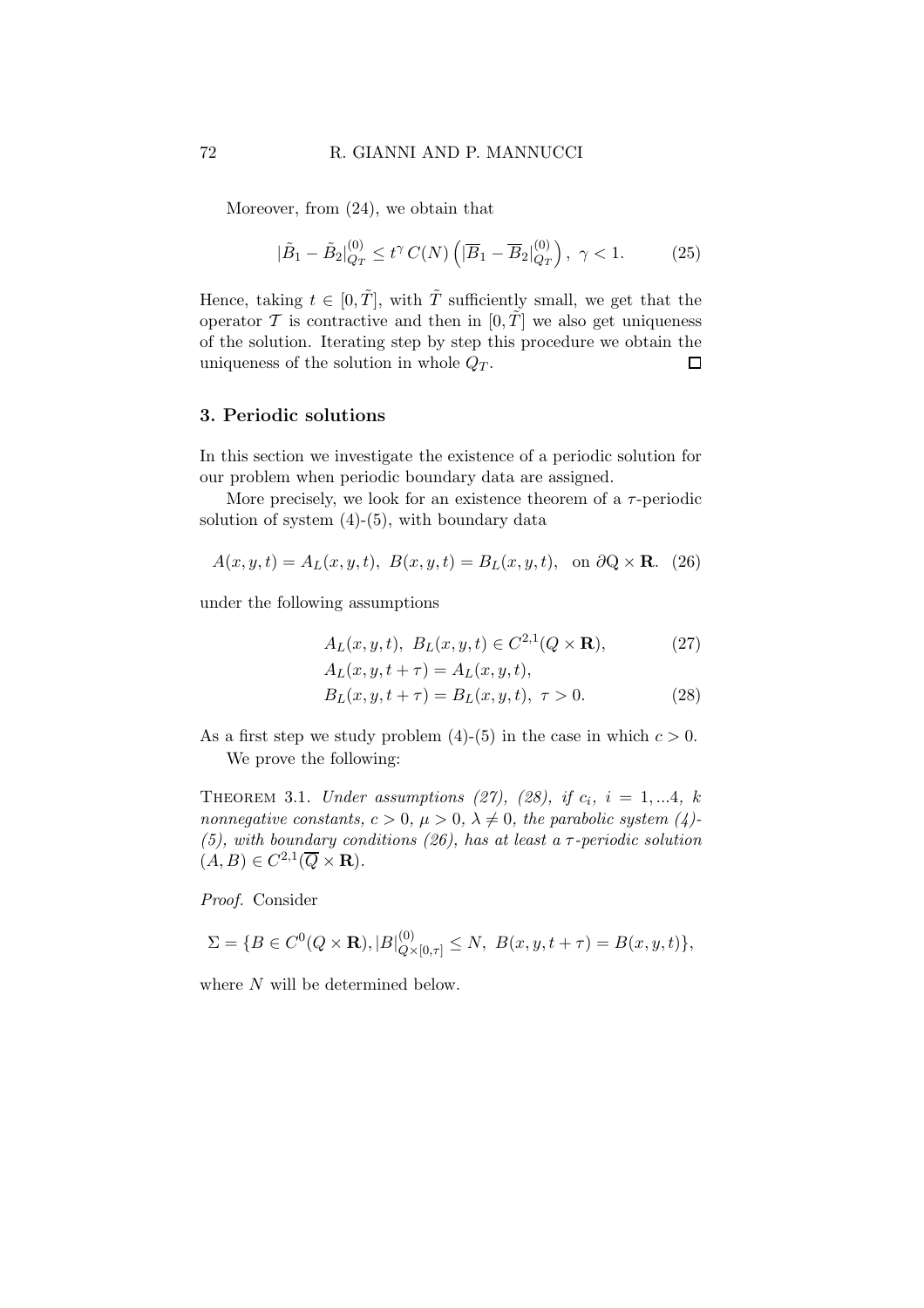We consider the operator T defined in the following way: if  $\overline{B} \in$  $\Sigma, \overline{TB} = \overline{B}$ , where  $(\overline{A}, \overline{B})$  is the solution of the following system in  $Q \times \mathbf{R}$ :

$$
\frac{\partial \tilde{A}}{\partial t} = \frac{c_1}{1 + \mu \overline{B}^2} \overline{B} + \frac{1}{\lambda^2} \frac{\partial^2 \tilde{A}}{\partial x^2} + \frac{\partial^2 \tilde{A}}{\partial y^2} - c \tilde{A}, \tag{29}
$$

$$
\frac{\partial \tilde{B}}{\partial t} = \frac{c_2}{1 + k\overline{B}^2} \frac{\partial \tilde{A}}{\partial y} - \frac{c_3}{1 + \mu \overline{B}^2} \frac{\partial^2 \tilde{A}}{\partial x^2} + \frac{1}{\lambda^2} \frac{\partial^2 \tilde{B}}{\partial x^2} + \frac{\partial^2 \tilde{B}}{\partial y^2} - c_4 \tilde{B}^3 - c \tilde{B},
$$
\n(30)

$$
\tilde{A}(x, y, t) = A_L(x, y, t), \text{ on } \partial \mathbf{Q} \times \mathbf{R}, \tag{31}
$$

$$
\tilde{B}(x, y, t) = B_L(x, y, t), \text{ on } \partial \mathbf{Q} \times \mathbf{R}.
$$
\n(32)

Applying Theorem 4.1 of the Appendix to equation (29), we get that a  $\tau$ -periodic solution of (29), (31),  $\tilde{A} \in H^{1+\beta, \frac{1+\beta}{2}}(\overline{Q} \times \mathbf{R})$  exists such that

$$
|\tilde{A}|_{Q \times \mathbf{R}}^{(1+\beta)} \leq M(\beta), \quad \forall \beta \in (0,1), \tag{33}
$$

$$
\|\tilde{A}\|_{p,\Omega\times[0,\tau]}^{(2)} \le M(p), \quad \forall p > 1. \tag{34}
$$

The quantity  $M(p)$  in (34) is independent of N because of (9).

Regarding the term  $\frac{c_2}{1+k\overline{B}^2} \frac{\partial \tilde{A}}{\partial y} - \frac{c_3}{1+\mu}$  $\frac{c_3}{1+\mu\overline{B}^2}$   $\frac{\partial^2 \tilde{A}}{\partial x^2}$  as a known source term belonging to  $L_p$ , problem (30), (32) satisfies assumptions of Theorem 4.1 of the Appendix, hence a periodic solution  $\tilde{B}$  exists,  $\tilde{B}(x,t) \in H^{1+\beta,\frac{1+\beta}{2}}(\overline{Q} \times \mathbf{R}).$ 

Following a procedure similar to the one employed in the previous section, taking into account estimates (34) and (68), (67) of the Appendix, we obtain:

$$
\|\tilde{B}\|_{p,Q\times[0,\tau]}^{(2)} \leq M(p), \tag{35}
$$

$$
|\tilde{B}|_{Q\times\mathbf{R}}^{(1+\beta)} \leq M(\beta), \tag{36}
$$

where  $M(p)$  and  $M(\beta)$  are independent of N.

Taking  $N > M(\beta)$  we obtain that T maps  $\Sigma$  into itself.

Finally, working as in Section 3, we prove the continuity of the operator  $\mathcal T$ , which implies, by means of the Schauder fixed point Theorem,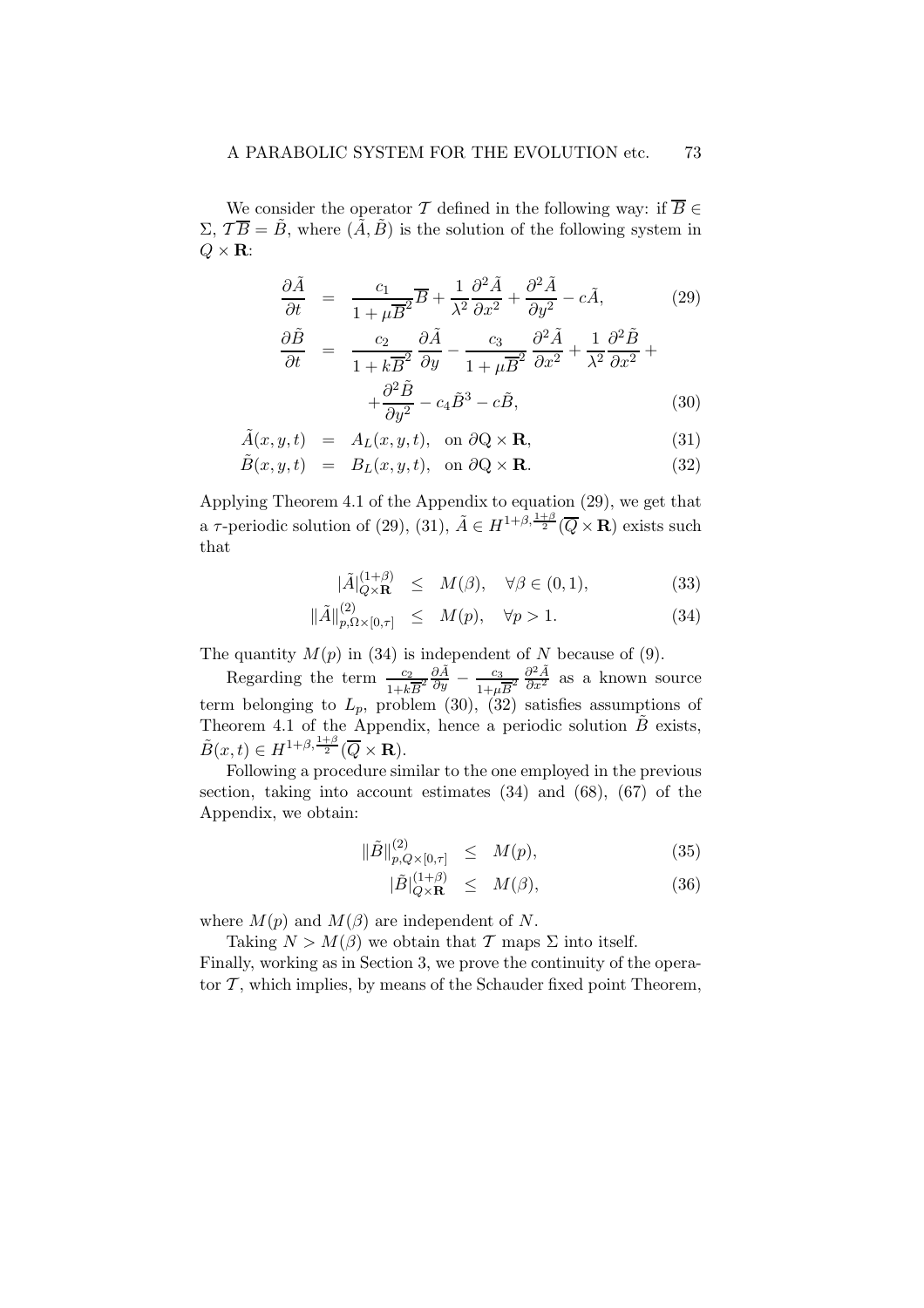the existence of a fixed point for  $\mathcal T$  and then a periodic solution of problem (4), (5), (26),  $(A, B) \in C^{2,1}(\overline{Q} \times \mathbf{R})$ .

Note that estimates (34) and (35) hold on  $Q \times [0, \tau]$ , where  $\tau$  is the period of the boundary data, hence we can not prove uniqueness as done in Section 3.  $\Box$ 

We now treat the case in which  $c = 0$ . We obtain an existence result of a periodic solution via a compactness argument, passing to the limit when  $c$  tends to zero, making also use of  $(70)$ .

THEOREM 3.2. Under assumptions (27) (28), if  $c = 0$  and  $c_i$ ,  $i =$ 1,...4, k nonnegative constants,  $\mu > 0$ ,  $\lambda \neq 0$ , the parabolic system (4)-(5), with boundary data (26), has at least a  $\tau$ -periodic solution  $(A, B) \in C^{2,1}(\overline{Q} \times \mathbf{R}).$ 

*Proof.* From Theorem 4.1, there exists a periodic solution  $(A_n, B_n)$ of the system (4)-(5) with  $c = \frac{1}{n}$  $\frac{1}{n}$ ,  $n \in \mathbb{N}$  and boundary data (26). From estimate (70), taking into account (9), we have

$$
|A_n|_{Q\times\mathbf{R}}^{(0)} \le C(K),\tag{37}
$$

where C is independent of n. Using estimate  $(10.12)$  p.355 of [10] and (37), we get that

$$
||A_n||_{q,Q\times[t,t+\tau]}^{(2)} \le C(K,q), \ \forall t \in \mathbf{R}, \ q > 1,
$$
 (38)

where  $C$  is independent of  $n$ .

At this point, applying estimate (70) to equation (5) and taking into account (38) which allows us to consider the terms containing  $A_n$  as known terms, we get that

$$
|B_n|_{Q\times\mathbf{R}}^{(0)} \le C(K),\tag{39}
$$

and then, as done in (38):

$$
||B_n||_{q,Q\times[t,t+\tau]}^{(2)} \le C(K,q), \forall t \in \mathbf{R}, \quad q > 1.
$$
 (40)

where  $C$  is independent of  $n$ .

By means of an embedding theorem we obtain:

$$
|A_n|_{Q \times \mathbf{R}}^{(1+\beta)} + |B_n|_{Q \times \mathbf{R}}^{(1+\beta)} \le C(K, \beta), \ \beta \in (0, 1), \tag{41}
$$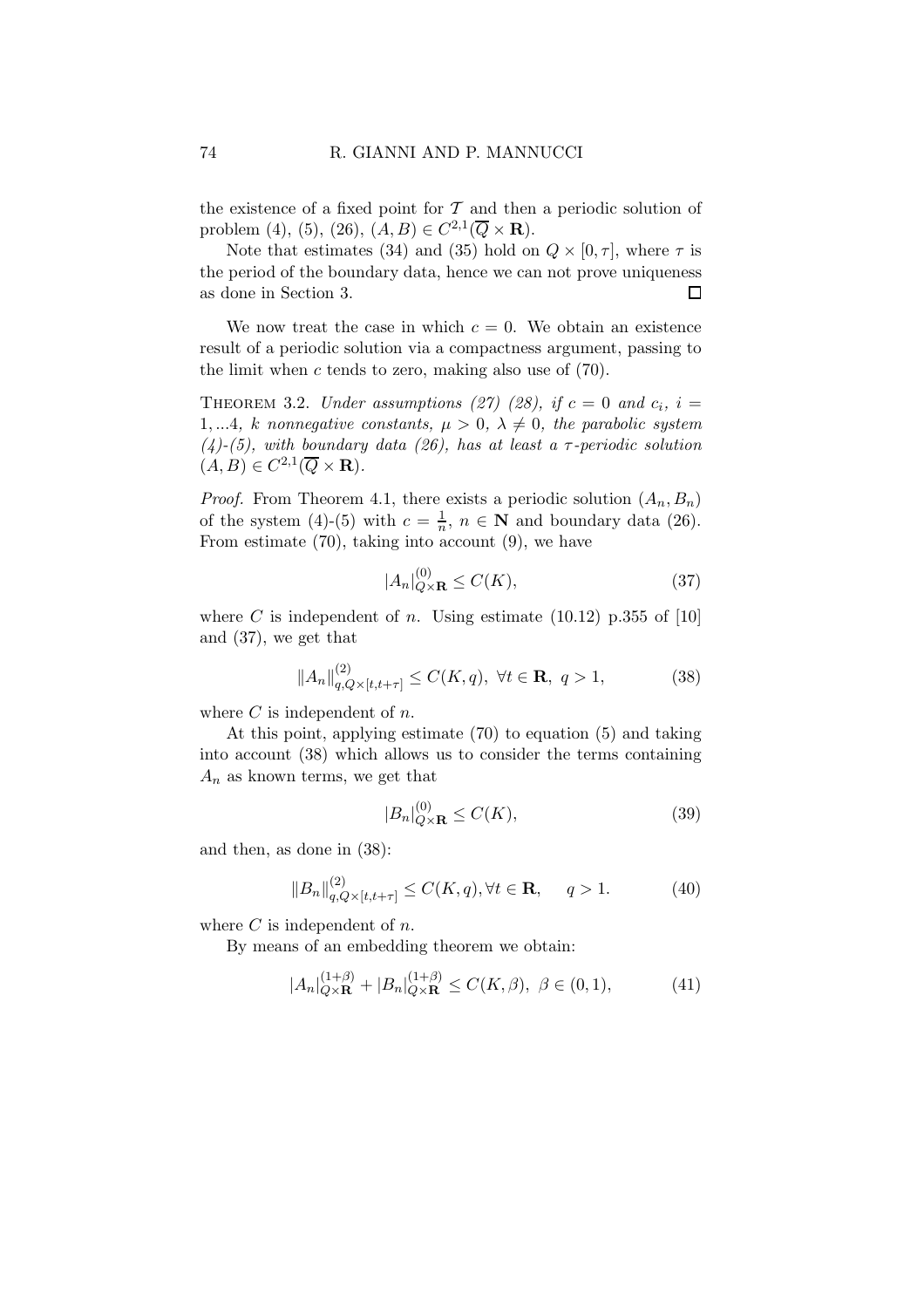where  $C$ , as usual, is independent of  $n$ .

We can now extract a subsequence, which we still denote  $(A_n, B_n)$ , converging, if  $n \to \infty$ , to a solution  $(A, B)$  of system  $(4)$ - $(5)$  with  $c = 0$  and boundary data (26). The functions A and B are  $\tau$ -periodic functions such that

$$
|A|_{Q\times\mathbf{R}}^{(1+\beta)} \le C(K,\beta), \ \beta \in (0,1),\tag{42}
$$

$$
|B|_{Q\times\mathbf{R}}^{(1+\beta)} \le C(K,\beta), \ \beta \in (0,1). \tag{43}
$$

Finally, a bootstrap argument proves that  $A, B \in C^{2,1}$ , Theorem 3.2 is thus proved.  $\Box$ 

# 4. Appendix

In this Appendix, we consider the following parabolic equation

$$
\frac{\partial u}{\partial t} = a_{ij}(x, t) \frac{\partial^2 u}{\partial x_i \partial x_j} + b_i(x, t) \frac{\partial u}{\partial x_i} - bu^3 +
$$
  
\n
$$
-c(x, t)u + f(x, t) \equiv L(u), \text{ on } \Omega \times \mathbf{R}, \qquad (44)
$$
  
\n
$$
u(x, t) = h(x, t), \text{ on } \partial\Omega \times \mathbf{R}, \qquad (45)
$$

where

$$
\Omega \subset \mathbf{R}^{N},
$$
\n
$$
\Omega \text{ is a bounded smooth domain or}
$$
\na cartesian product of intervals,  
\n
$$
a_{ij}, b_i, c \in H^{\alpha, \frac{\alpha}{2}}(\Omega \times \mathbf{R}), \ \alpha \in (0, 1),
$$
\n
$$
|a_{ij}|_{\Omega \times \mathbf{R}}^{(\alpha)} + |b_{i}|_{\Omega \times \mathbf{R}}^{(\alpha)} + |c|_{\Omega \times \mathbf{R}}^{(\alpha)} \leq H,
$$
\n
$$
f \in L_{q, loc}(\Omega \times \mathbf{R}), \ q > N + 2,
$$
\n
$$
h \in C^{2,1}(\overline{\Omega} \times \mathbf{R}),
$$
\n
$$
a_{ij}(x, t) \geq \delta > 0, \ c(x, t) \geq \delta > 0, \ b \geq 0,
$$
\n
$$
a_{i,j}, b_i, c, f, h \ are \ \tau-periodic.
$$
\n(46)

We can make more general assumptions on  $\Omega$  but the previous ones are sufficient to our purpose.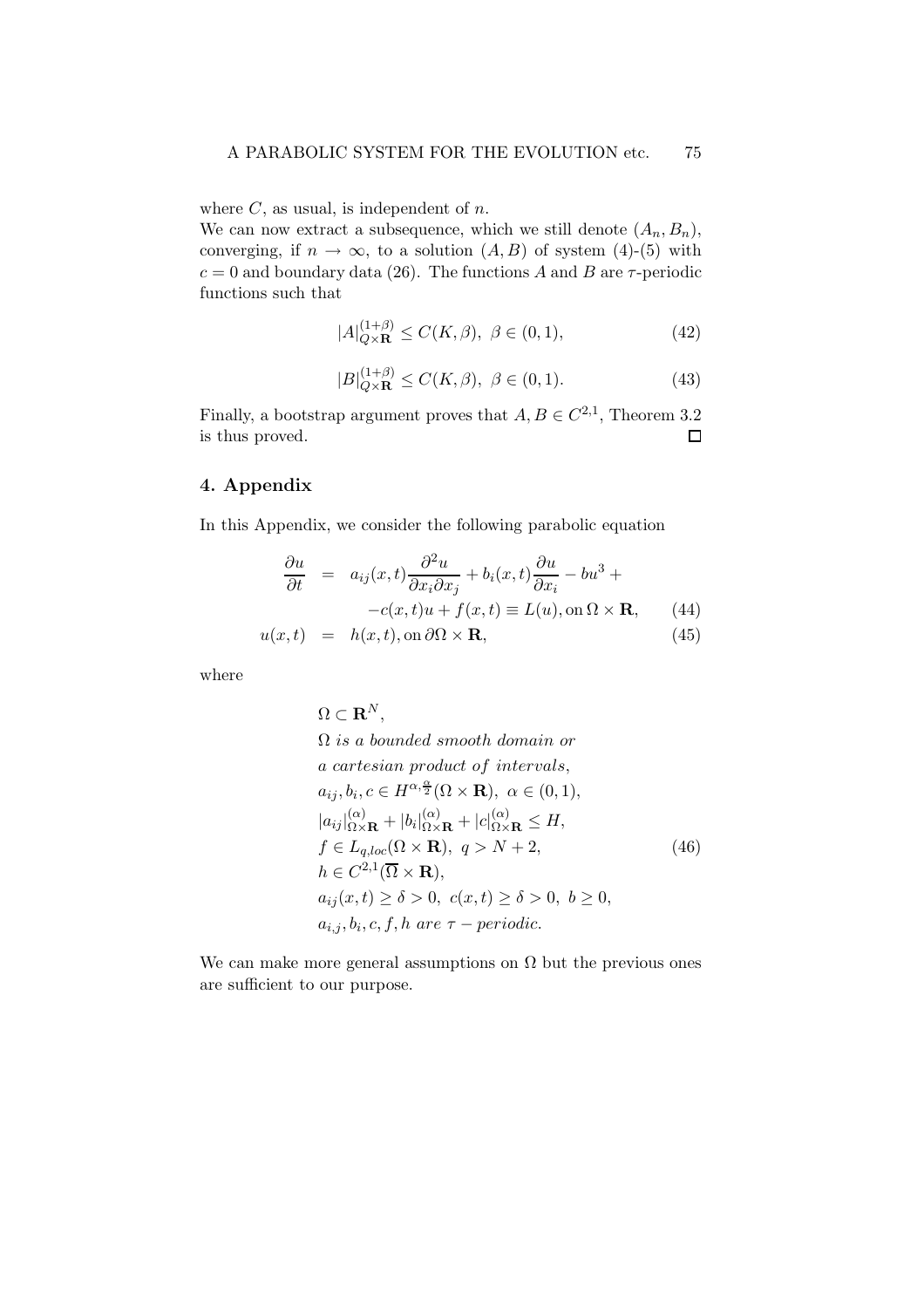### 76 R. GIANNI AND P. MANNUCCI

THEOREM 4.1. Under assumptions  $(46)$ , the parabolic problem  $(44)$ -(45) has one and only one  $\tau$ -periodic solution  $\overline{u}(x,t)$  such that  $\overline{u} \in$  $H^{1+\beta,\frac{1+\beta}{2}}(\overline{\Omega}\times\mathbf{R})\cap W_q^{2,1}(\overline{\Omega}\times\mathbf{R}),\,\forall q>N+2,\,\beta=1-\frac{N+2}{q}.$ 

*Proof.* We introduce a suitable initial datum  $u_0(x)$  satisfying the zero order compatibility conditions and the estimate

$$
|u_0|_{\Omega}^{(2)} \le M|h|_{\partial\Omega\times\mathbf{R}}^{(2)}.\tag{47}
$$

We now consider the problem (44)-(45) for  $x \in \Omega$ ,  $t \in [0, +\infty)$  with the initial condition

$$
u(x,0) = u_0(x), \ x \in \Omega.
$$
 (48)

Clearly this problem admits an unique solution  $u^*(x,t)$ . Let us consider the following problem

$$
\frac{\partial u}{\partial t} = a_{ij} \frac{\partial^2 u}{\partial x_i \partial x_j} + b_i \frac{\partial u}{\partial x_i} - bu^3 - cu + |f(x, t)|, \quad (49)
$$
  
\n
$$
u(x, t) = \max \{ \max_{\overline{\Omega} \times \mathbf{R}} |h|, \max_{\Omega} |u_0| \}
$$
  
\n
$$
\equiv: B, \quad \text{on } \partial_p(\Omega \times (0, +\infty)) \quad (50)
$$

We denote by  $\tilde{u}$  the solution of problem (49), (50). We have that

$$
\tilde{u}(x,t) \ge 0, \text{ in } \Omega \times (0, +\infty)
$$

and  $\tilde{u} \geq u^*$ .

Since the term  $-b\tilde{u}^3$  is nonpositive, denoted by  $\hat{u}$  the solution of the following problem:

$$
\frac{\partial u}{\partial t} = a_{ij} \frac{\partial^2 u}{\partial x_i \partial x_j} + b_i \frac{\partial u}{\partial x_i} - cu + |f(x, t)|,
$$
  
on  $\Omega \times (0, +\infty)$ , (51)

$$
u(x,t) = B, \text{ on } \partial_p(\Omega \times (0,+\infty)), \tag{52}
$$

we have that  $\hat{u} \geq \tilde{u}$ . Applying Theorem 9.1 p.341 of [10] to problem (51), (52) and the embedding theorem of p.342 with  $q > 1 + \frac{N}{2}$ , we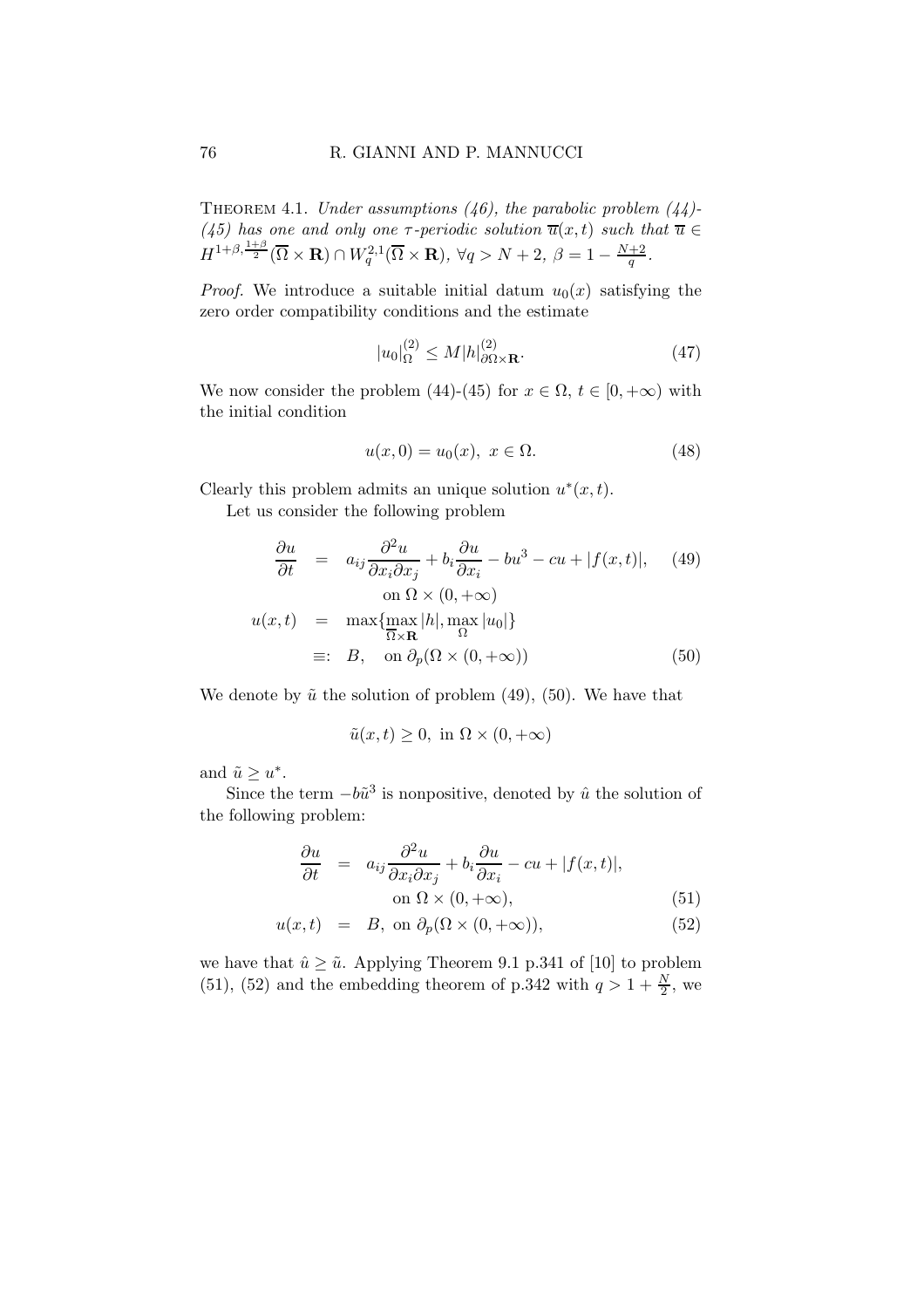obtain a  $C^0$  estimate for  $\hat{u}$ , hence a upper bound for  $u^*$ . Analogously we can find a lower bound for  $u^*$ , hence we have that

$$
|u^*|_{\Omega_T}^{(0)} \le C(T, H, \|f\|_{q, \Omega \times (0, \tau)}, |h|_{\Omega \times \mathbf{R}}^{(2)}),
$$
\n(53)

where  $T \in (0, +\infty)$  is fixed.

We now prove an estimate for  $u^*(x,t)$  which will be crucial in the following:

$$
|u^*|_{\Omega \times [0, +\infty)}^{(0)} \le C(H, \delta, \|f\|_{q, \Omega \times (0, \tau)}, |h|_{\Omega \times \mathbf{R}}^{(2)}).
$$
 (54)

Let us consider the sequence  $u_n(x,t) := u^*(x, t + n\tau)$ ,  $n \in \mathbb{N}$ ,  $x \in \Omega$ ,  $t > 0$ .

We define  $V_{n,m} := u_n - u_m = u^*(x, t + n\tau) - u^*(x, t + m\tau)$ . Recalling that  $a_{i,j}$ , c, f, h are  $\tau$ - periodic,  $V_{n,m}$  satisfies:

$$
\mathcal{L}V_{n,m} := \frac{\partial V_{n,m}}{\partial t} - a_{ij} \frac{\partial^2 V_{n,m}}{\partial x_i \partial x_j} - b_i \frac{\partial V_{n,m}}{\partial x_i} +
$$
  
+ 
$$
[c + b(u_n^2 + u_m^2 + u_n u_m)]V_{n,m}
$$
  
= 0, on  $\Omega \times (0, +\infty)$ , (55)

$$
0 \quad = \quad 0 \quad \text{on} \quad \partial\Omega \times [0, +\infty) \tag{56}
$$

$$
V_{n,m}(x,t) = 0, \text{ on } \partial\Omega \times [0,+\infty),
$$
  
\n
$$
V_{n,m}(x,0) = u_n(x,0) - u_m(x,0), \ x \in \Omega.
$$
 (57)

As a first step, let us concentrate ourselves on  $V_{1,0}(x,t) = u^*(x,t) +$  $\tau$ ) –  $u^*(x,t)$ ,  $t \in [0, \tau]$ .

From (47) and (53), the initial datum  $V_{1,0}(x,0) = u^*(x, \tau) - u_0(x)$ is bounded:

$$
|V_{1,0}(x,0)|_{\Omega}^{(0)} \le C + M|h|_{\partial\Omega\times\mathbf{R}}^{(2)} \equiv: C_1.
$$
 (58)

The function  $z(x,t) := C_1 e^{-\delta t}$  is a supersolution of  $V_{1,0}(x,t)$ : in fact from (58),  $z(x, 0) \ge V_{1,0}(x, 0)$ , for any  $x \in \Omega$  and  $z(x, t) \ge V_{1,0}(x, t)$ , for any  $(x, t) \in \partial\Omega \times (0, +\infty)$ . Moreover from the definition (55) of  $\mathcal{L}, \ \mathcal{L}z = \left(b(u_1^2 + u_0^2 + u_1u_0) + (c - \delta)\right)z.$  From assumptions (46), we have that  $\mathcal{L}z > 0 = \mathcal{L}V_{1,0}$  hence  $z(x,t) = C_1e^{-\delta t} \ge V_{1,0}(x,t)$ . Analogously we can show that  $-C_1e^{-\delta t}$  is a subsolution of  $V_{1,0}(x,t)$ , then

$$
\max_{\Omega} |V_{1,0}(x,t)| = \max_{\Omega} |u(x,t+\tau) - u(x,t)|
$$
  
\n
$$
\leq C_1 e^{-\delta t}, \forall t > 0.
$$
 (59)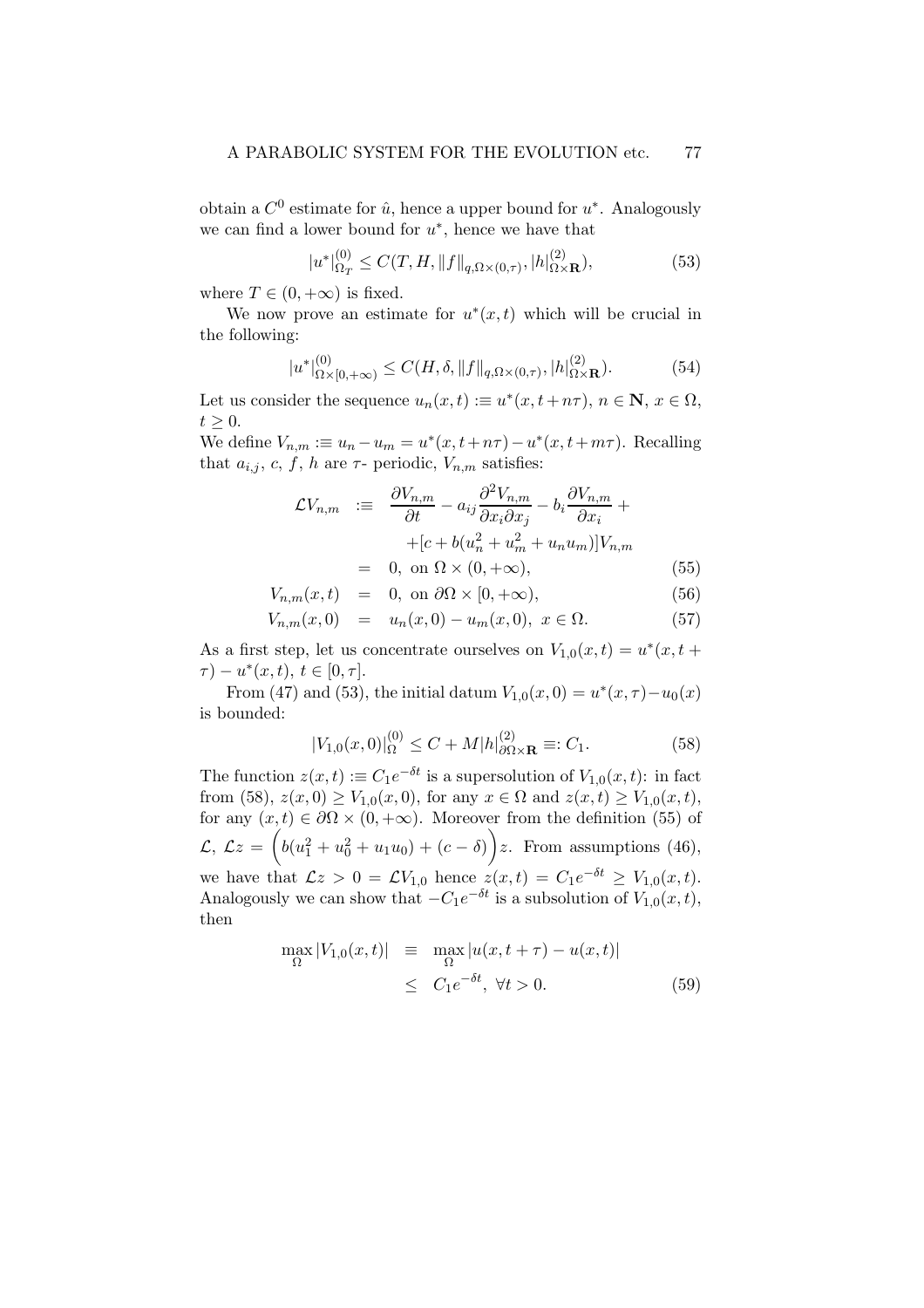At this point we observe that, for any  $\bar{t} > 0$ , there exists an n and a  $t' \in [0, \tau]$  such that  $\overline{t} = t' + n\tau$ . Hence

$$
|u^*(x,\overline{t})| \le |u^*(x,t'+n\tau) - u^*(x,t'+(n-1)\tau)| ++|u^*(x,t'+(n-1)\tau)|\le C_1 \exp(-\delta(t'+(n-1)\tau)) ++|u^*(x,t'+(n-1)\tau)|,
$$
\n(60)

where the last inequality has been obtained from (59). Applying the previous procedure to  $u^*(x, t' + (n-1)\tau)$  and iterating step by step, we get

$$
|u^*(x,\overline{t})| \leq C_1 \exp(-\delta t')[\exp(-\delta(n-1)\tau) ++\exp(-\delta(n-2)\tau) + \cdots + 1] + |u^*(x,t')|. \text{ (61)}
$$

Since  $t' \in [0, \tau]$ , the term  $u^*(x, t')$  is bounded because of (53), hence

$$
|u^*(x,\overline{t})| \le C_1S + C \equiv K_1,
$$

where S is the sum of the geometrical series of ratio  $\exp(-\delta \tau)$  and  $K_1$  is independent of  $\bar{t}$ . Thus (54) is proved.

Now we prove that  ${u_n}$  is a Cauchy sequence. From (54), we get that

$$
|V_{n,m}(x,0)|_{\Omega}^{(0)} \le 2K_1,
$$

hence, proceeding as done to get (59), we obtain that  $\pm 2K_1e^{-\delta t}$  are super and sub solutions of  $V_{n,m}$ , i.e. :

$$
\max_{\Omega} |V_{n,m}(x,t)| = |u(x,t+n\tau) - u(x,t+m\tau)| \le 2K_1 e^{-\delta t}, \ \forall t > 0.
$$
\n(62)

From estimate (62), we have that, for every  $\overline{n}, \overline{m} \in \mathbb{N}$ :

$$
|u_{\overline{n}}(x,t) - u_{\overline{m}}(x,t)| \le 2K_1 e^{-\delta t}.\tag{63}
$$

Hence, for any  $\epsilon > 0$ , it is possible to choose a  $\overline{T}$  such that, for any  $t > 0$  $\overline{T}, |u_{\overline{n}}(x,t) - u_{\overline{m}}(x,t)| \le \epsilon$ . Consequently if  $n', m' \ge \max(\overline{n}, \overline{m}) + k$ (where k is such that  $k\tau > \overline{T}$ ) we have

$$
|u_{n'}(x,t) - u_{m'}(x,t)| \le \epsilon , \text{ in } \Omega \times (0,+\infty)
$$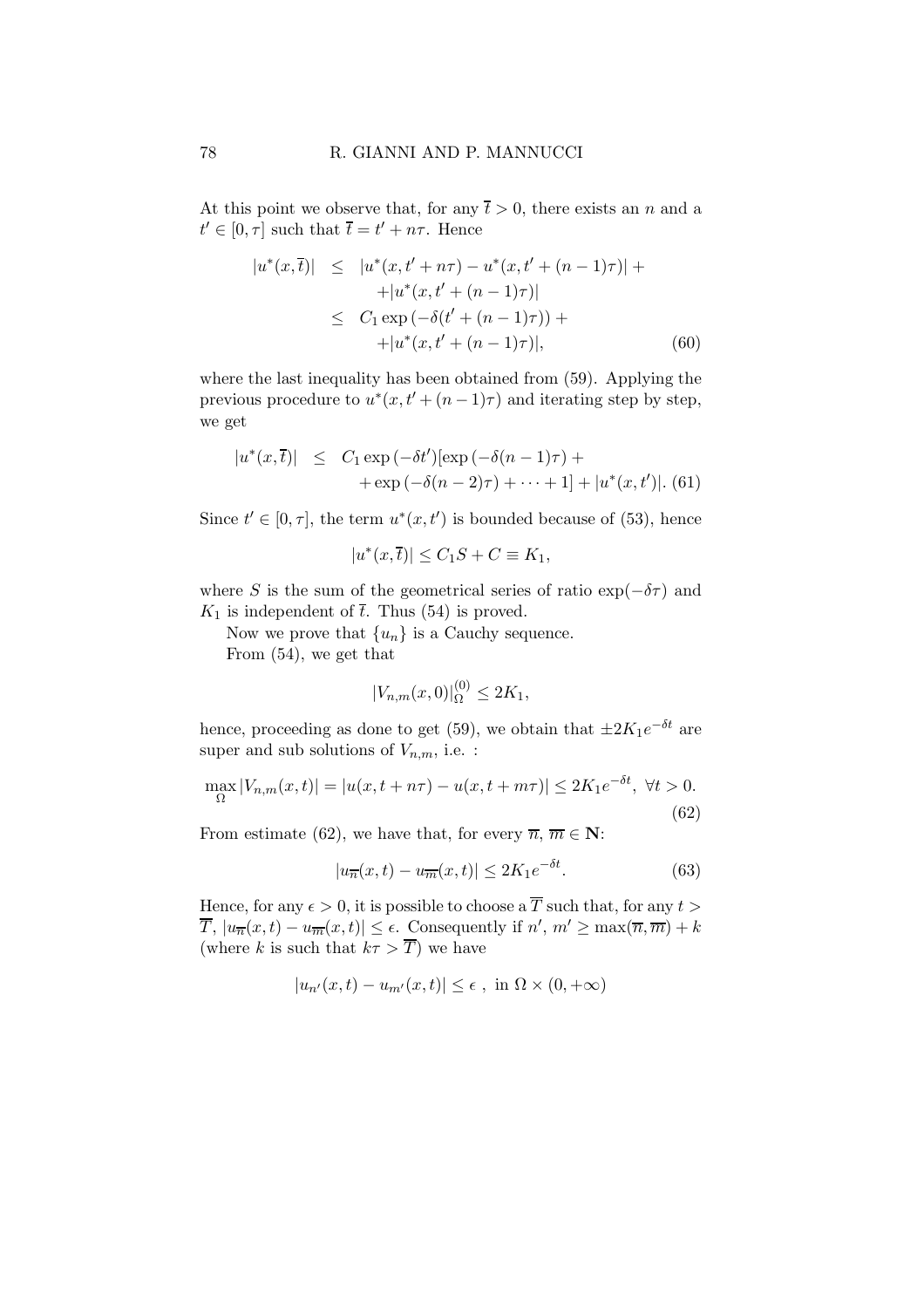and then it is proved that  $\{u_n\}$  is a Cauchy sequence, which implies that

$$
\lim_{n} u_n = \overline{u}.\tag{64}
$$

Moreover

$$
\overline{u}(x, t + \tau) = \lim_{n} u_n(x, t + \tau)
$$
  
= 
$$
\lim_{n} u(x, t + (n + 1)\tau)
$$
  
= 
$$
\lim_{n} u_{n+1}(x, t)
$$
  
= 
$$
\overline{u}(x, t).
$$

We now find some estimates for  $u^*(x,t)$  that hold in the whole  $\Omega \times$  $(0, +\infty).$ 

We regard the term  $-b(u^*)^3$  as a known equibounded term because of estimate (54). Applying estimate (10.12) p.355 of [10] to problem (44), (45), (48), we obtain

$$
sup_{t\geq 0}||u^*||_{q,\Omega\times[t,t+\tau]}^{(2)} \leq M(q,H,\delta,||f||_{q,\Omega\times(0,\tau)},|h|_{\Omega\times\mathbf{R}}^{(2)}),\qquad(65)
$$

where  $q > 1 + \frac{N}{2}$ .

At this point, by means of an embedding theorem, see Corollary at p.342 of [10], taking  $q > N + 2$  we find

$$
|u^*|_{\Omega \times [0, +\infty)}^{(1+\beta)} \leq M(\beta, H, \delta, \|f\|_{q, \Omega \times (0, \tau)}, |h|_{\Omega \times \mathbf{R}}^{(2)}),
$$
  
where  $\beta = 1 - \frac{N+2}{q}$ . (66)

Obviously the previous estimates hold also for  $u_n(x, t)$ . Hence, passing to the limit, we obtain that estimates (65)-(66) hold also for  $\overline{u}(x, t)$  and then  $\overline{u}$  is a solution of (44)-(45) in  $\Omega \times (0, +\infty)$ .

The function  $\overline{u}(x, t)$  can be extended to negative t, thus obtaining a  $\tau$ -periodic solution of (44), (45) in  $\Omega \times \mathbf{R}$  such that

$$
\begin{array}{rcl}\n\|\overline{u}\|_{q,\Omega\times[t,t+\tau]}^{(2)} & \leq & M(q,H,\delta,\|f\|_{q,\Omega\times(0,\tau)},|h|_{\Omega\times\mathbf{R}}^{(2)}), \\
& \forall t \in \mathbf{R}, \ \forall q > N+2, \\
\|\overline{u}\|_{\Omega\times\mathbf{R}}^{(1+\beta)} & \leq & M(\beta,H,\delta,\|f\|_{q,\Omega\times(0,\tau)},|h|_{\Omega\times\mathbf{R}}^{(2)}),\n\end{array} \tag{67}
$$

$$
\alpha_{\mathbf{X}\mathbf{R}}^{(1+ \rho)} \leq M(\beta, H, \delta, \|f\|_{q, \Omega \times (0, \tau)}, |h|_{\Omega \times \mathbf{R}}^{(2)}),
$$
\n
$$
\text{where } \beta = 1 - \frac{N+2}{q}, \tag{68}
$$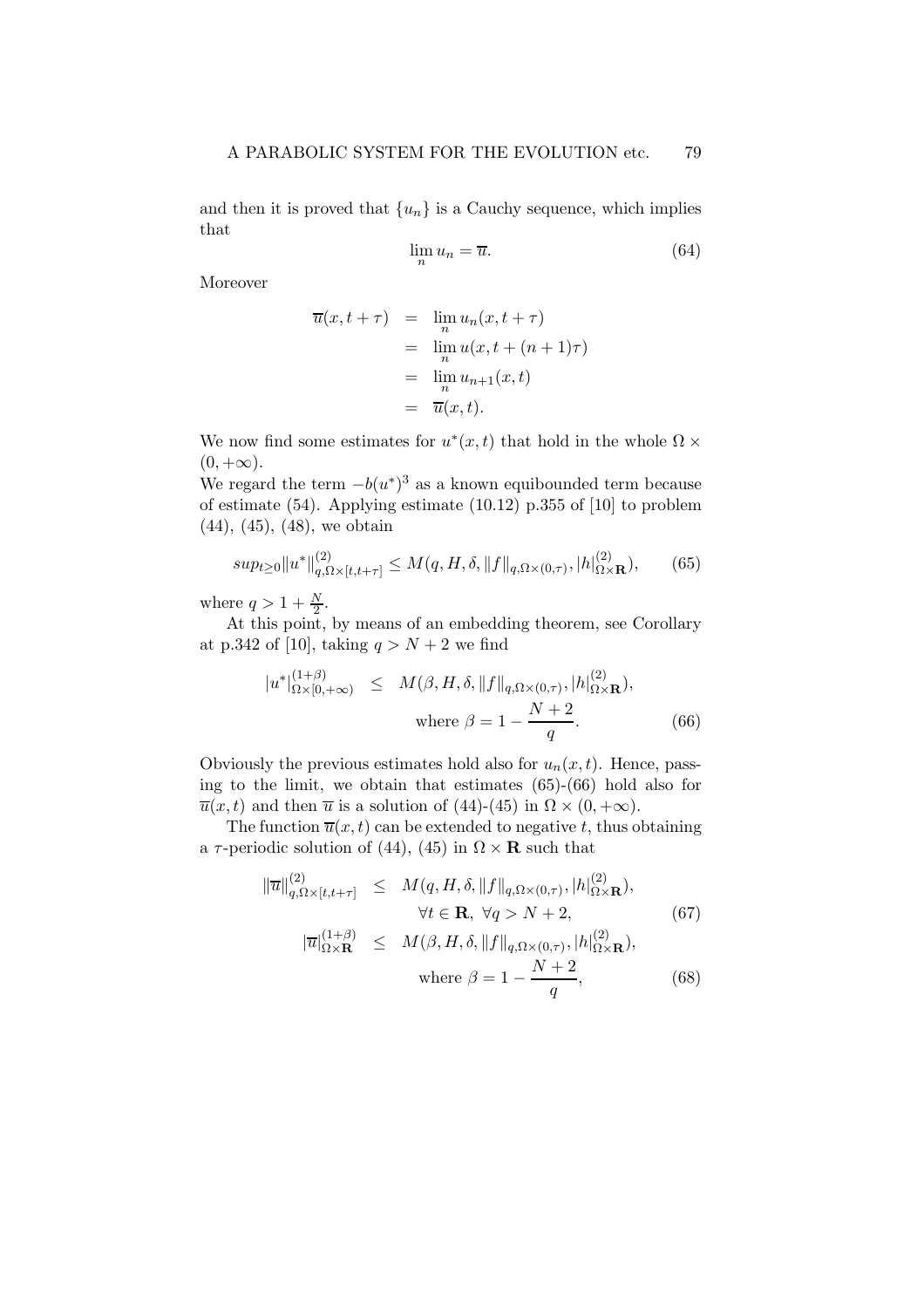As far as uniqueness is concerned it suffices to remark that if  $\overline{u}_1(x, t)$ and  $\overline{u}_2(x,t)$  are two periodic solutions of (44)-(45), then  $v(x,t) :=$  $\overline{u}_1(x,t)-\overline{u}_2(x,t)$  is  $\tau$ -periodic. On the other hand  $v(x,t)$  satisfies an equation similar to equation (55) hence an estimate like (59) holds, i.e.

$$
|v| \le 2Ce^{-\delta t},
$$

which contradicts the periodicity of  $v$ . Theorem 4.1 is thus completely proved.

We now prove an a priori estimate similar to  $(54)$  which is independent of  $\delta$ .

The difficulty of this estimate lies in the fact that  $f$  belongs to  $L_{q,loc}$ . If this assumption is replaced by f bounded, the  $C^0$  estimate can be straightforwardly obtained by means of explicit sub and super solutions of the problem (44)-(45) of the following form:  $S_{up}(x, t) =$  $-\gamma x_1^2 + \beta$ ,  $s_{ub}(x,t) = \gamma x_1^2 - \beta$ , where  $x_1$  is an arbitrary space direction, and  $\gamma$  and  $\beta$  are suitable constants.

PROPOSITION 4.2. Assume that

 $\Omega \subset \mathbf{R}^N$ , Ω is a bounded smooth domain or a cartesian product of intervals,  $a_{ij}, b_i$  are constant with  $a_{ij} > 0$ , (69)  $c \in H^{\alpha, \frac{\alpha}{2}}(\Omega \times \mathbf{R}), \ \alpha \in (0, 1), |c|_{\Omega \times \mathbf{R}}^{(\alpha)} \leq H,$  $f \in L_{q,loc}(\Omega \times \mathbf{R}), q > N+2, h \in C^{2,1}(\overline{\Omega} \times \mathbf{R}),$  $c(x, t) > \delta > 0, b > 0,$ c, f, h are  $\tau$  – periodic with respect to the time variable.

Then the periodic solution  $\overline{u}$  of problem (44)-(45) is such that

$$
|\overline{u}|_{\Omega\times\mathbf{R}}^{(0)} \le C(H_1, |h|_{\Omega\times\mathbf{R}}^{(2)}, \|f\|_{q,\Omega\times(0,\tau)}),\tag{70}
$$

where C is independent of  $\delta$ .

*Proof.* Let  $u^*$  be the solution of problem  $(44)$ ,  $(45)$ ,  $(48)$ .

Let  $\hat{u}$  the solution of problem (51), (52) defined in the proof of Theorem 4.1.

 $\Box$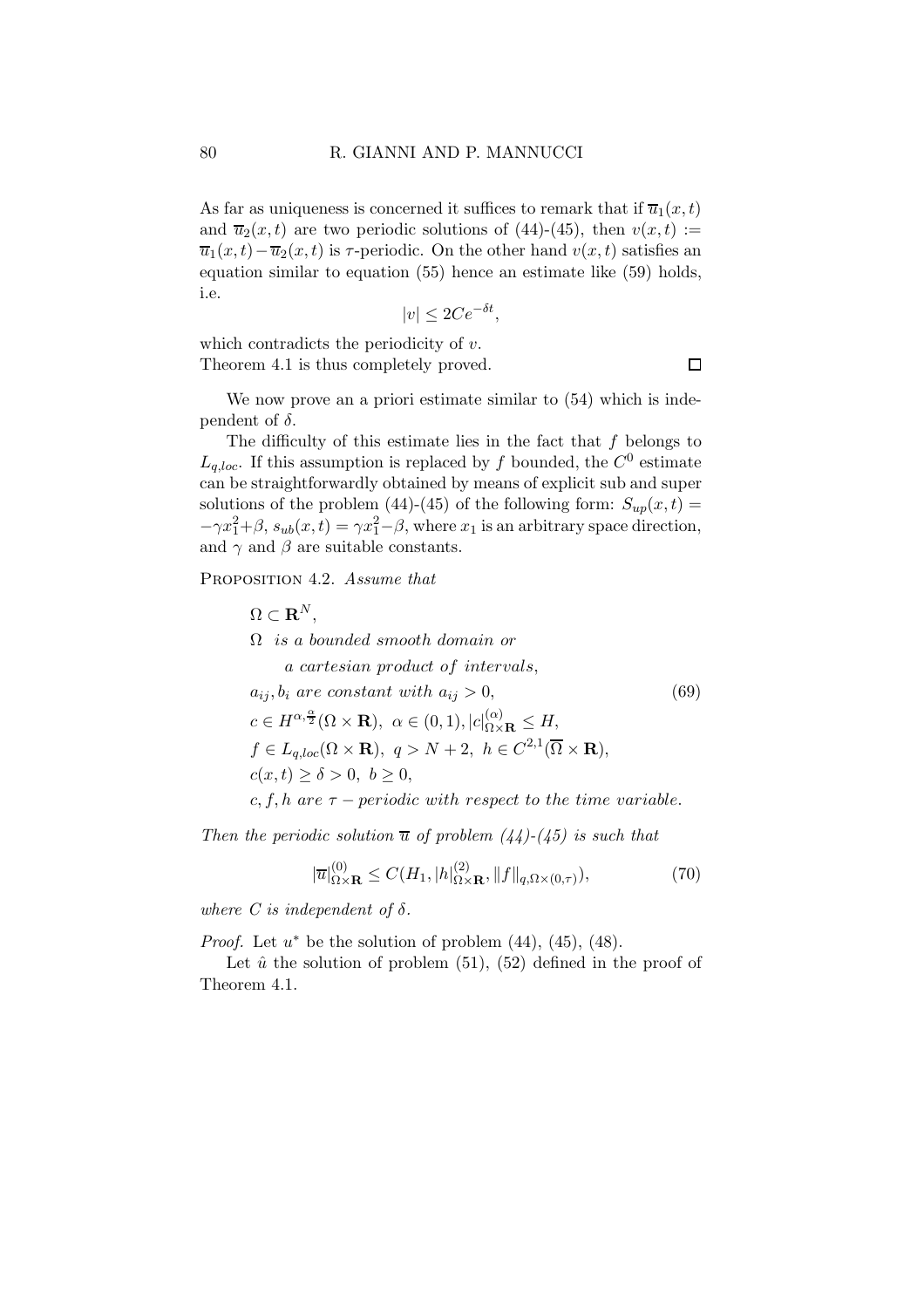We know that  $\hat{u} \geq u^*, \hat{u} \geq 0$  in  $\Omega \times (0, +\infty)$ . Moreover  $-\hat{u}$  is subsolution of  $u^*$ , hence:

$$
-\hat{u}(x,t) \le u^*(x,t) \le \hat{u}(x,t), \text{ in } \Omega \times (0,+\infty). \tag{71}
$$

We define now the following sequence:

$$
\hat{u}_n(x,t) := \hat{u}(x,t+n\tau), n \in \mathbf{N}, \ x \in \Omega, \ t \ge 0.
$$

Following the same procedure as in the proof of Theorem 4.1, we can show that  $\hat{u}_n$  is a Cauchy sequence converging to a  $\tau$ -periodic function  $\overline{\hat{u}}$  defined in  $\Omega \times \mathbf{R}$ 

$$
\lim_{n} \hat{u}_n = \overline{\hat{u}}.
$$

Recalling the definition (64) of  $\overline{u}$ , from (71) we have that

$$
-\overline{\hat{u}}(x,t) \le \overline{u}(x,t) \le \overline{\hat{u}}(x,t), \text{ in } \Omega \times (0,+\infty). \tag{72}
$$

The periodic function  $v \equiv \overline{\hat{u}}(x, t) - B$  (B is defined in (52)) solves

$$
\frac{\partial v}{\partial t} = a_{ij} \frac{\partial^2 v}{\partial x_i \partial x_j} + b_i \frac{\partial v}{\partial x_i} + (-c(v+B) + |f|, \text{ on } \Omega \times \mathbf{R}, \tag{73}
$$

$$
v(x,t) = 0 \text{ on } \partial\Omega \times \mathbf{R}.\tag{74}
$$

We now find an  $L_2$  estimate for v in  $\Omega \times (0, \tau)$  independent of  $\delta$ .

We multiply by v equation (73) and we integrate in  $\Omega$ . Taking into account that  $v = 0$  on  $\partial\Omega \times \mathbf{R}$ , we obtain:

$$
\frac{1}{2} \int_{\Omega} \frac{\partial (v^2)}{\partial t} dx + a_{ij} \int_{\Omega} |\nabla v|^2 dx =
$$
\n
$$
= - \int_{\Omega} c(v + B) v dx + \int_{\Omega} |f| v dx \qquad (75)
$$
\n
$$
\leq \int_{\Omega} (|f| - cB) v dx
$$
\n
$$
\leq \epsilon \int_{\Omega} v^2 dx + C(\epsilon) \int_{\Omega} (|f| - cB)^2 dx.
$$

The last inequality is obtained by Young's inequality where  $\epsilon$  and  $C(\epsilon)$  are positive constants.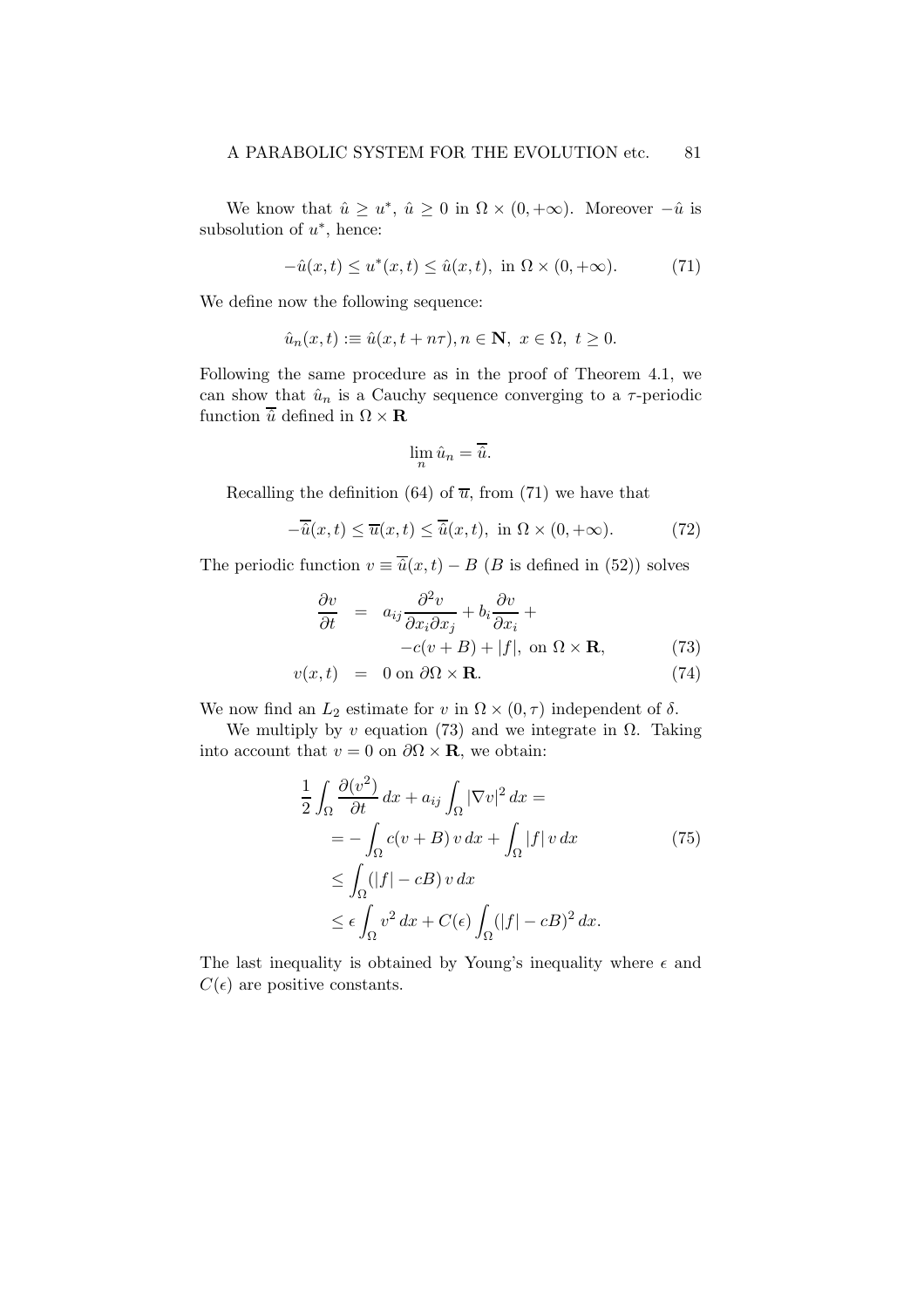At this point we integrate with respect to the time variable in the interval  $[0, \tau]$ , taking into account the  $\tau$ -periodicity of v, we obtain:

$$
a_{ij} \int_0^{\tau} \int_{\Omega} |\nabla v|^2 dxdt \leq \epsilon \int_0^{\tau} \int_{\Omega} v^2 dxdt + C(\epsilon) \int_0^{\tau} \int_{\Omega} (|f| - cB)^2 dxdt \tag{76}
$$
  

$$
\leq \epsilon C_1 \int_0^{\tau} \int_{\Omega} |\nabla v|^2 dxdt + C_2,
$$

the last inequality is obtained by Poincaré inequality, from assumption  $f(x, t) \in L_{2,loc}(\Omega \times \mathbf{R})$  and the boundedness of  $cB$  in  $\overline{\Omega} \times [0, \tau]$ . At this point, taking  $\epsilon$  suitably small, we obtain

$$
\int_0^{\tau} \int_{\Omega} |\nabla v(x, t)|^2 dx dt = \int_0^{\tau} \int_{\Omega} |\nabla \overline{\hat{u}}(x, t)|^2 dx dt \le C. \tag{77}
$$

Note that the constant C in (77) is independent of  $\delta$ .

From Poincaré inequality, we have

$$
\int_0^\tau \int_{\Omega} \overline{\hat{u}}^2(x, t) \, dx dt \le C,\tag{78}
$$

where C is independent of  $\delta$ .

Since  $\bar{u}$  is  $\tau$ -periodic, from (78), we have that

$$
\|\overline{\hat{u}}\|_{2,\Omega\times[-\tau,2\tau]}\leq 3C.
$$

At this point we can use estimate (10.12) p.355 of [10], thus obtaining

$$
\|\overline{\hat{u}}\|_{q,\Omega\times[0,\tau]}^{(2)} \le C, \ q \ge 2,\tag{79}
$$

where C is independent of  $\delta$ .

Hence, by the embedding theorem at p.342 of [10], we have

$$
|\overline{\hat{u}}|_{\Omega \times \mathbf{R}}^{(0)} \le C,\tag{80}
$$

where C is independent of  $\delta$ . From (72) and (80), (70) follows.  $\Box$ 

Acknowledgments We thank Professor Antonio Bianchini (Dipartimento di Astronomia dell'Università di Padova) and Dr. Luca Zangrilli (Osservatorio Astronomico di Torino) for having proposed the model and for their advice on the subject. Work partially supported by the Italian MURST national projects "Analisi matematica di modelli di transizione di fase e problemi affini","Analisi e controllo di equazioni di evoluzione deterministiche e stocastiche".